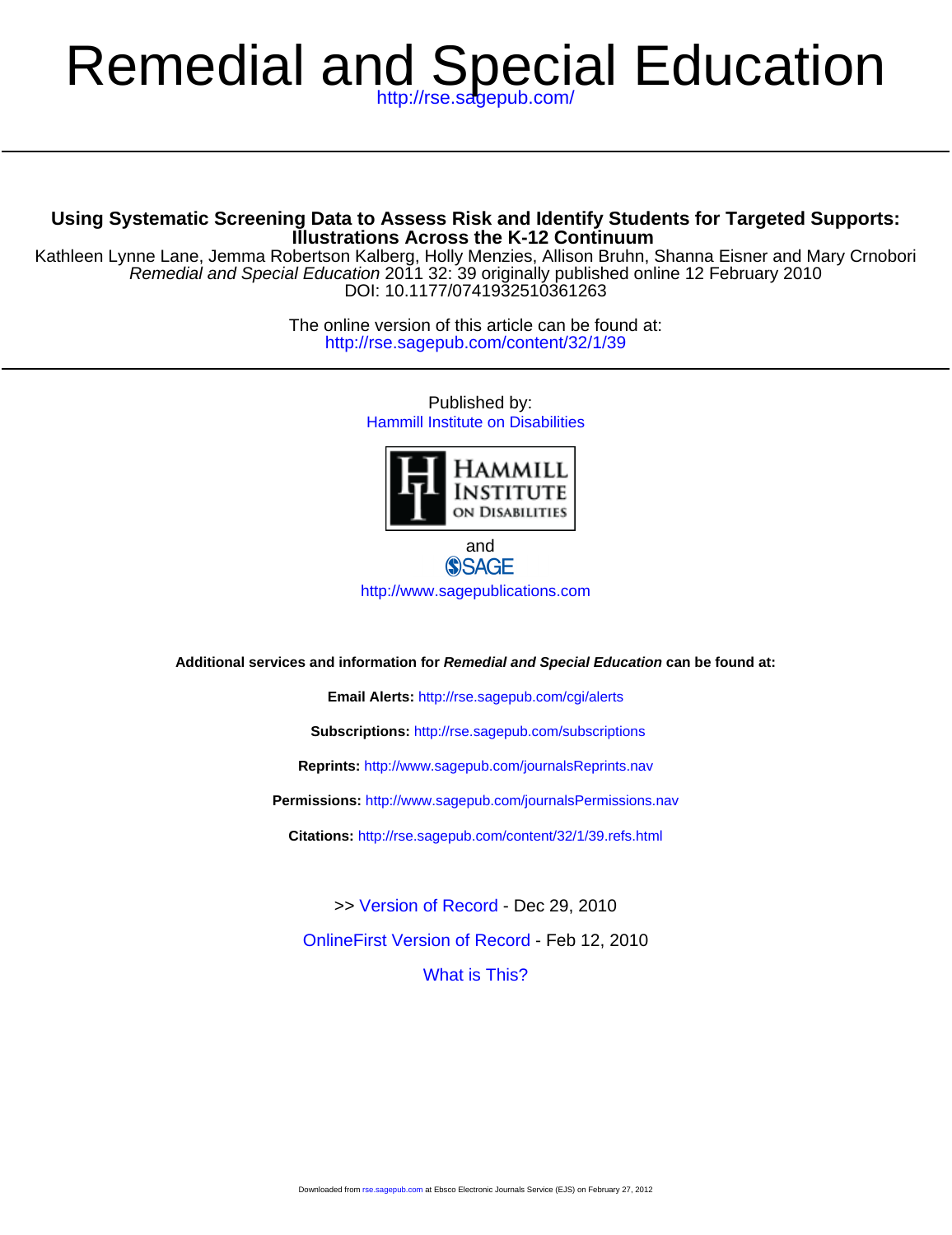# **Using Systematic Screening Data to Assess Risk and Identify Students for Targeted Supports: Illustrations Across the K–12 Continuum**

Remedial and Special Education 32(1) 39–54 © 2011 Hammill Institute on Disabilities Reprints and permission: http://www. sagepub.com/journalsPermissions.nav DOI: 10.1177/0741932510361263 http://rase.sagepub.com



**Kathleen Lynne Lane1 , Jemma Robertson Kalberg1 , Holly Menzies2 , Allison Bruhn1 , Shanna Eisner1 , and Mary Crnobori1**

#### **Abstract**

In this article the authors provide practitioners and researchers with three illustrations of how to use systematic screening tools within the context of three-tiered models of support to (a) measure the overall level of risk present in a school over time and (b) identify students who may require more targeted supports in the form of secondary and tertiary prevention efforts. Specifically, the authors explore data-driven approaches to interpreting systematic screening data collected as part of regular school practices at the high, middle, and elementary school levels. In each illustration they describe the student population, the procedures used by each school to construct the three-tiered model, the primary prevention plan developed, the systematic screening tool incorporated into regular school practices, and the data analysis plan. Furthermore, the authors offer findings of treatment outcome studies that demonstrate how student risk shifts over time following program implementation. They also include hypothetical and actual illustrations of how to use data from a variety of screening tools to identify students for secondary and tertiary prevention efforts.

#### **Keywords**

systematic screenings, three-tiered model of prevention, emotional or behavioral disorders

During the past 10 years, many school systems have embraced three-tiered models of prevention to provide graduated supports that increase in intensity and focus to meet the multiple needs of an increasingly diverse student population (Lane, 2007). These models contain three levels of prevention: (a) primary preventions designed to prevent harm from occurring, (b) secondary preventions to reverse harm by supporting students who do not respond to primary efforts, and (c) tertiary preventions to reduce harm by supporting students exposed to multiple risk factors who may have not responded to primary or secondary efforts (Severson & Walker, 2002; Sugai & Horner, 2002). Response to intervention (RtI) and positive behavior support (PBS) are two such examples, with some schools and research teams now supporting integrated models incorporating features from both RtI and PBS paradigms (Lane, Kalberg, & Menzies, 2009; Sugai, 2008).

These multilevel models offer benefits for the entire student body by providing a data-based approach to identifying and supporting students based on individual needs. We feel that such models offer strong benefits for students with or at risk for emotional or behavior disorders (EBDs) by

providing a system that both prevents the development of behaviors that may lead to EBDs and offers more focused supports for students with EBDs (Lane, 2007). This is critical given that these students tend to experience less success both in (e.g., retained in grade, course failure, impaired relationships) and out (e.g., unemployment, need for mental health services) of the school setting relative to the general education population as well as students with high-incidence disabilities (e.g., specific learning disabilities; Bullis & Yovanoff, 2006; Carter, Lane, Pierson, & Glaeser, 2006; Lane, Carter, Pierson, & Glaeser, 2006; Wagner, Newman, Cameto, Levine, & Garza, 2006; Walker, Ramsey, & Gresham, 2004).

Although three-tiered models have great potential, one current limitation of the PBS model is how to accurately and systematically identify students whose behavioral

#### **Corresponding Author:**

<sup>&</sup>lt;sup>1</sup>Vanderbilt University, Nashville, TN <sup>2</sup>California State University, Los Angeles

Kathleen Lynne Lane, Vanderbilt University, Peabody College, Department of Special Education, MRL 302A, 328, Nashville, TN 37203 Email: kathleen.lane@vanderbilt.edu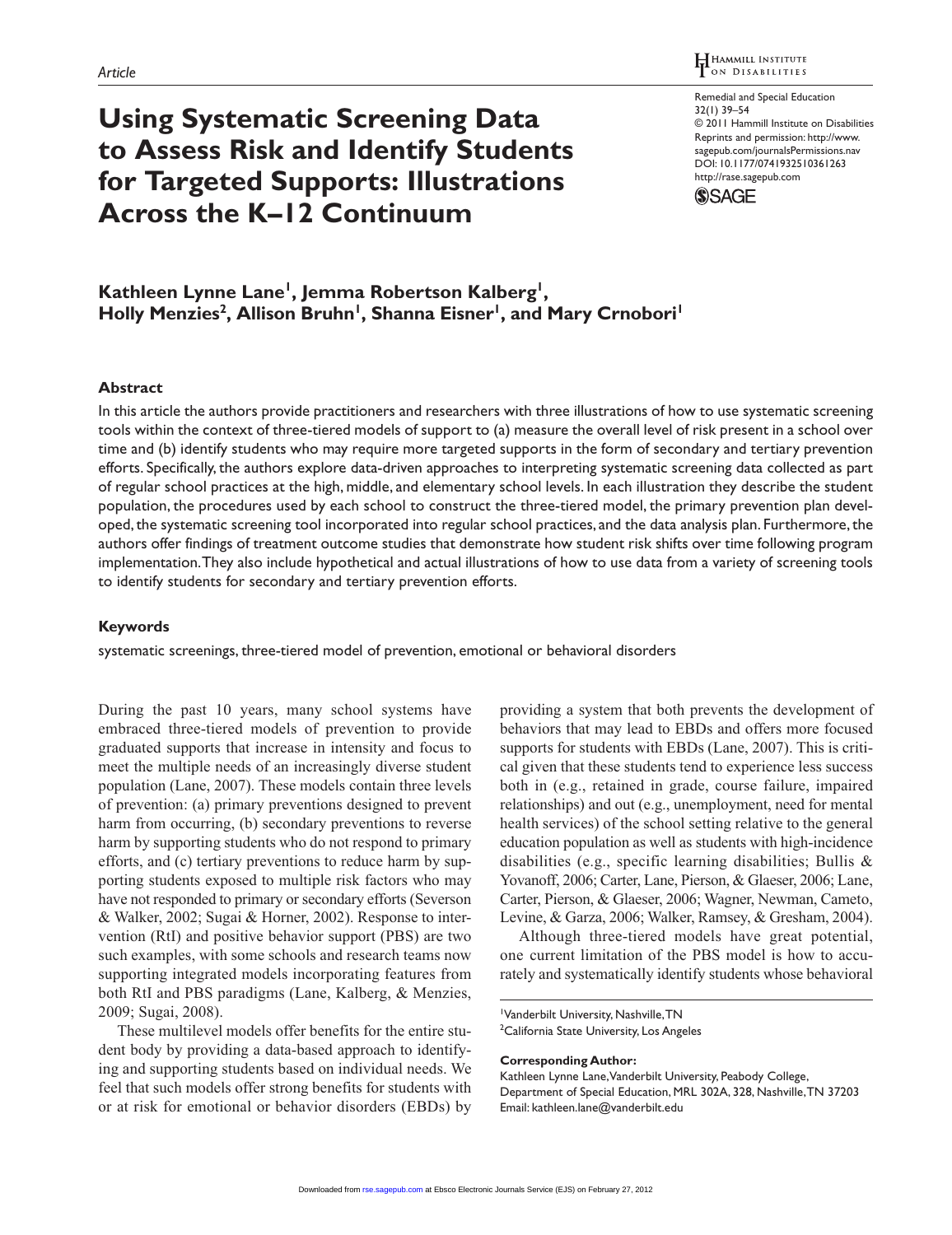performance suggests that secondary (e.g., social skills and anger management groups) and tertiary (e.g., functional assessment–based interventions) supports are warranted. Although RtI models utilize curriculum-based measures (e.g., *AIMSweb* and *Dynamic Indicators of Basic Early Literacy Skills* [DIBELS]; Kaminski & Good, 1996), parallel instruments do not yet exist to monitor behavioral performance. This is unfortunate as the primary tool for monitoring behavioral performance—office discipline referral (ODR) data—suffers from poor reliability if the system used to collect these data is not implemented with strong procedural fidelity.

One potential solution to this problem is to incorporate systematic screening tools to monitor the level of risk evident in a given school as well as to identify students whose behavior patterns suggest nonresponsiveness to the primary prevention plan (Lane, Kalberg, Bruhn, Mahoney, & Driscoll, 2008). Fortunately, a number of instruments are now available for such purposes: the *Systematic Screening for Behavior Disorders* (SSBD; Walker & Severson, 1992), the *Student Risk Screening Scale* (SRSS; Drummond, 1994), the *Strengths and Difficulties Questionnaire* (SDQ; Goodman, 1997), and the *Behavioral and Emotional Rating Scale*  (BERS; Epstein & Sharma, 1998). Although a detailed review of each screener is beyond the scope of this article, these instruments have strong psychometric properties (e.g., internal consistency, test–retest stability, convergent validity, and predictive validity). Consequently, practitioners, especially at the elementary level, can be confident in using these systematic screenings as part of regular school practices within three-tiered models of prevention to identify students who may warrant additional, more focused prevention efforts.

## **Purpose**

The intent of this article is to provide practitioners and researchers with practical illustrations of how to use three of these screening tools when implementing a three-tiered model. Specifically, we explore data-driven approaches to interpreting systematic screening data collected as part of regular school practices at the high school (Phi High School; PHS), middle school (Beta Middle School; BMS), and elementary school (Sigma Elementary School; SES) levels to (a) measure the overall level of risk present in a school over time and (b) identify students who may require more targeted supports in the form of secondary and tertiary prevention efforts.

In each of the illustrations, we describe the student population, the procedures used by each school to construct the three-tiered model, the primary prevention plan developed, the systematic screening tool incorporated into regular school practices, and the data analysis plan. We provide examples from research findings that demonstrate how student risk shifted over time following program implementation. Also included are hypothetical and actual illustrations of how to use data from various screening tools to identify students for secondary and tertiary prevention efforts.

# **An Illustration at the High School Level: Using the SRSS**

The first illustration is from PHS, which was located in a rural area of middle Tennessee. Participants were 359 (53.26%) males and 315 (46.74%) females. The school employed 45 teachers who taught students in 9th through 12th grades, the majority of whom were Caucasian (*n* = 638, 94.66%). PHS had an economic disadvantage percentage of 17.2%, which exceeded the district mean (see Table 1). Furthermore, 126 students (18.69%) received special education services at PHS.

# *Procedures for Designing, Implementing, and Evaluating the Primary Plan*

PHS identified an administrator, a general educator, a special educator, a counselor, and a parent to participate in a year-long training in schoolwide positive behavior support (SW-PBS). This took place before the 1st year of program implementation. The program was part of a federally funded project examining PBS at the high school level during the 2003 to 2004 academic year. The training series consisted of five sessions: two full-day and three 2-hr sessions held after school. During this time the team designed a three-tiered model of prevention, heavily focusing on the SW-PBS plan (for a detailed description of the primary plan, see Lane, Wehby, Robertson, & Rogers, 2007). In brief, the SW-PBS plan included three components: five clearly stated behavioral expectations, procedures for teaching the expectations, and procedures for reinforcing expectations. In addition, PHS incorporated a districtwide program, Character Under Construction, into its SW-PBS plan. This was a district-developed social skills program to teach all students in the county one new character trait (e.g., courage) each month of the school year. These behavioral expectations and character traits were taught using a range of procedures (e.g., assemblies, announcements, posters, modeling). PBS tickets paired with verbal praise were distributed to students by adults (faculty, staff, and volunteers) in the building contingent on the student demonstrating one of the behavioral expectations. Students put these tickets in secure boxes located throughout the school to enter weekly and monthly drawings to win prizes (e.g., prom package, sporting event tickets, preferred parking passes, food certificate, homework pass, and yearbook discount).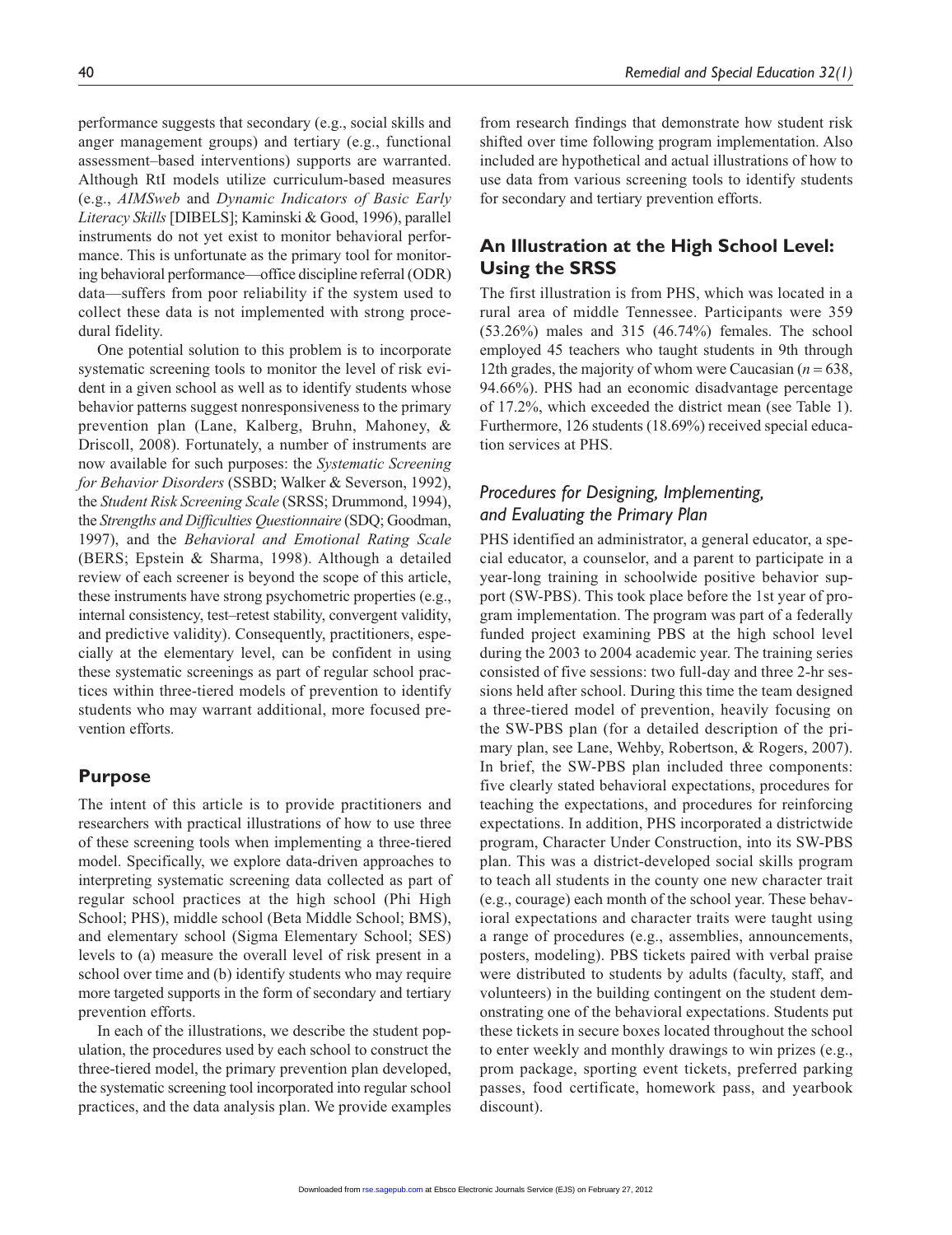| Data<br>Source | Variable<br>and Level         | School       |       |                    |                    |                  |       |  |  |
|----------------|-------------------------------|--------------|-------|--------------------|--------------------|------------------|-------|--|--|
|                |                               | Phi High     |       |                    | <b>Beta Middle</b> | Sigma Elementary |       |  |  |
|                |                               | n            | %     | n                  | $\%$               | n                | %     |  |  |
| Schools        | Locale                        | Urban fringe |       | Rural, inside CBSA |                    | Suburban, large  |       |  |  |
|                | Economically<br>disadvantaged |              | 17.2  |                    | 30.8               |                  | 27.6  |  |  |
| Teachers       | Employed                      | 45           |       | 38                 |                    | 37               |       |  |  |
| Students       | Enrollment                    | 674          |       | 500                |                    | 482              |       |  |  |
|                | Special education             | 126          | 18.69 | 103                | 20.60              | 37               | 7.68  |  |  |
|                | Gender                        |              |       |                    |                    |                  |       |  |  |
|                | Male                          | 359          | 53.26 | 260                | 52.00              | 263              | 54.56 |  |  |
|                | Female                        | 315          | 46.74 | 240                | 48.00              | 219              | 45.44 |  |  |
|                | Ethnicity                     |              |       |                    |                    |                  |       |  |  |
|                | Caucasian                     | 638          | 94.66 | 488                | 97.60              | 346              | 72.08 |  |  |
|                | AA                            |              | 1.04  | 4                  | 0.80               | 112              | 23.33 |  |  |
|                | Hispanic                      | 10           | 1.48  |                    | 1.40               | 4                | 0.83  |  |  |
|                | Asian                         | 0            | 0.00  |                    | 0.20               | 18               | 3.75  |  |  |

Kindergarten 98 20.33 First 95 19.71 Second 107 22.20 Third 87 18.05 Fourth 95 19.71

Six 29.80 149 Seventh 172 Eighth 35.80 179

Ninth 171 25.37 Tenth 197 29.23 Eleventh 166 24.63 Twelfth 140 20.77

#### **Table 1.** School Chara

Note: CBSA = Core Based Statistical Area; AA = African American.

Grade level

The assessment plan designed by the PBS team included a range of measures (e.g., ODRs, attendance, treatment integrity, social validity, etc.) including two behavior screening tools administered by the PBS team: the SRSS (2004–2005 and 2005–2006 academic years) and the SDQ (2005–2006 academic year). Both systematic screening tools were completed at three time points: approximately 6 weeks into the school year (fall), before winter break (winter), and 6 weeks prior to the end of the academic year (spring). Students were rated by two teachers with the goal of obtaining more than one teacher's views on students' behavior. The PBS team felt this was necessary because high school teachers often spend just one instructional period with each student, providing limited opportunities for student–teacher interactions. Therefore, the PBS team decided to have second-period and fifth-period teachers rate their students on the SRSS during the 2004–2005 (second period  $n = 32$ , fifth period  $n = 36$ ) and 2005–2006 (second period  $n = 30$ , fifth period  $n = 34$ ) academic years. These two periods were selected as the PBS

team thought they provided two different perspectives: (a) one from teachers who taught a course that yielded a grade (hereafter referred to as instructional rater) and (b) one from teachers who spent time with students in a less structured, noninstructional time dedicated for study hall– type activities that did not yield a grade (hereafter referred to as the noninstructional rater). In this way, the ratings were secured from teachers who observed students in different task-demand situations, providing a broader sampling of behavior than if one teacher evaluated student decorum (Kazdin, 1985; for a more detailed discussion on the types of raters selected, see Lane, Kalberg, Parks, & Carter, 2008).

During the 1st year of implementation, the PBS team used the SRSS as a screening tool to provide information on student progress by monitoring the overall level of risk evident in the school. Also, these data were used to inform secondary and tertiary intervention efforts. During the 2nd year of program implementation, the PBS team elected to add the SDQ to obtain more precise information regarding specific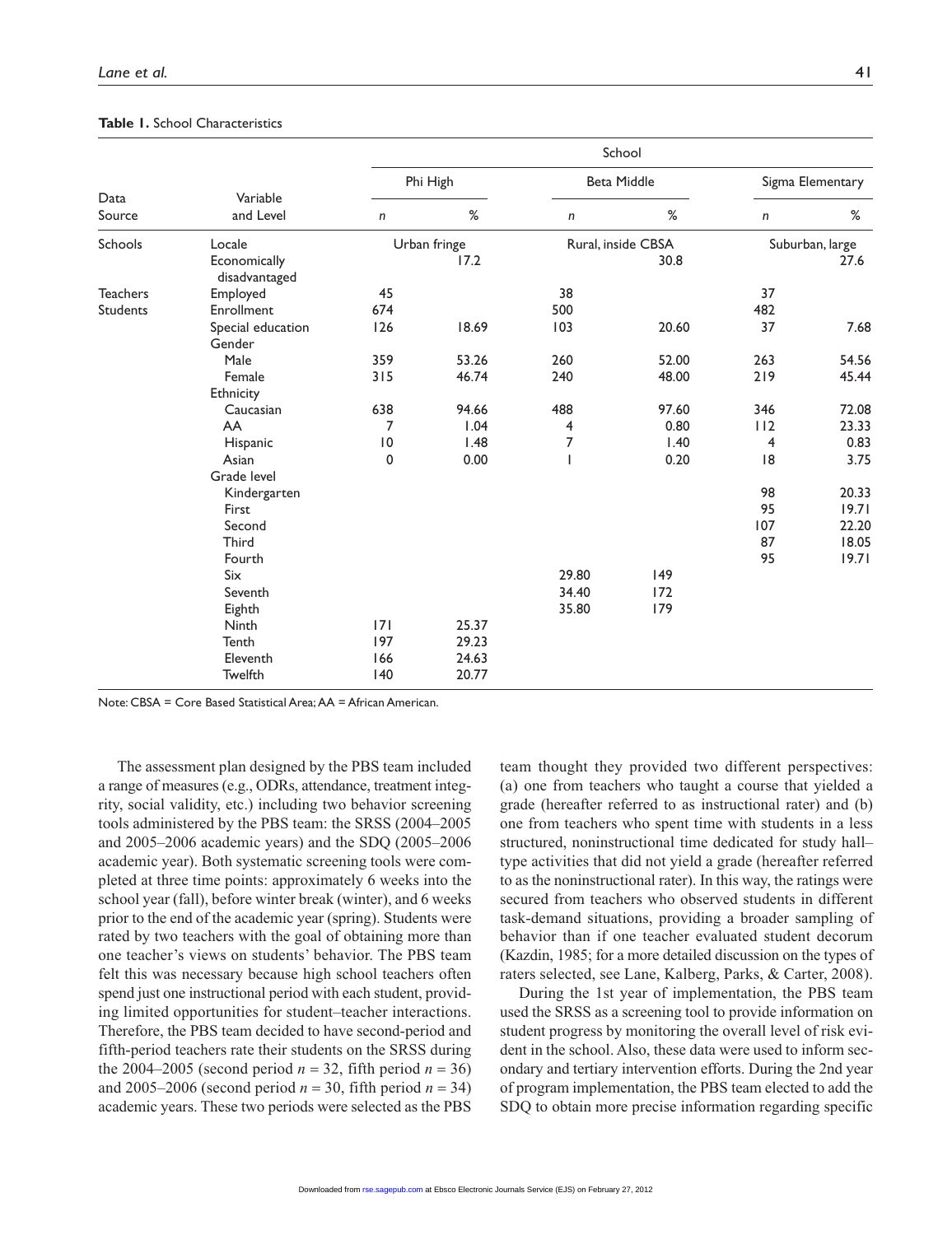types of concerns (e.g., hyperactivity, peer problems) as well as areas of strength (description to follow). However, the SDQ was discontinued after one administration (fall 2005) because of teachers' concerns regarding the time required to complete the SDQ. Therefore, in this article we focus on how the SRSS was used at the high school level.

The PBS team met with the faculty during a regularly scheduled faculty meeting prior to each administration to explain the purpose of both screening tools, explain how to complete the measures, and field questions. During each administration, the PBS team distributed the SRSS forms to be completed by the teachers and picked them up on completion. If a teacher was absent, the screening tool, directions, and contact information were placed in his or her mailbox to be completed within one week. Data were entered into an Excel database that contained a formula to compute the total score for the SRSS. Reliability of data entry was computed for 25% of protocols; reliability of data entry ranged from 99.0% to 99.9% across the six administrations.

#### *Screening Measures*

The SRSS is a no-cost, brief, systematic screening tool originally designed to identify K–6 elementary-age students who are at risk for antisocial behavior. The one-page instrument provides a place to list all students in the first column, with seven items, (a) steals, (b) lies, cheats, sneaks, (c) behavior problems, (d) peer rejection, (e) low academic achievement, (f) negative attitude, and (g) aggressive behavior, listed across the top row of successive columns. Instructional and noninstructional raters evaluated each student on their roster on each item using a 4-point Likert-type scale (*never* = 0, *occasionally* = 1, *sometimes* = 2, *frequently* = 3), taking approximately 15 min to evaluate an entire class. Total scores range from 0 to 21, with higher scores indicating higher levels of risk. Total scores yield three levels of risk, low  $(0-3)$ , moderate (4–8), and high (9–21), with cutoff scores established by the developer of the instrument (Drummond, 1994).

The SRSS is a feasible, psychometrically sound instrument used to identify elementary-aged students who exhibit behaviors predictive of antisocial behavior patterns (Drummond, Eddy, & Reid, 1998a, 1998b). Evidence from validity studies indicates that the SRSS total score and the *Child Behavior Checklist* (CBCL) Aggressive Behavior subscale (Achenbach, 1991) significantly correlate (*r* = 0.79; Walker et al., 2004). Also, SRSS total scores predicted negative behavior and academic outcomes up to 10 years (Drummond, Eddy, Reid, & Bank, 1994).

A series of analyses were conducted on the current sample to examine the reliability and validity of the SRSS for use with high school (for detailed findings for initial evidence for score reliability and validity at the high school level, see Lane, Kalberg, Parks, et al., 2008). Results demonstrated high internal consistency (.78–.86), test–retest stability (.22–.71 for instructional raters, .30–.73 for noninstructional raters), interrater reliability ( $p < .0001$ ), and convergent validity with the SDQ (total score: instructional raters  $r = .47$ , noninstructional raters  $r = .74$ ). Predictive validity was established over two academic years, with students at low risk for antisocial behavior differentiated on behavioral (ODR) and academic variables (grade point average; GPA) from students with moderate and high levels of risk according to the SRSS.

#### *Experimental Design and Statistical Analysis*

PHS participated in a longitudinal study of PBS conducted using a multiple baseline across-schools design, with high schools implementing the primary prevention program in successive years (Kennedy, 2005; Lane, Kalberg, Wehby, Barton-Arwood, & Menzies, 2008). In addition to the more formal study, descriptive procedures were used to analyze schoolwide data collected as part of regular school practices at the high school to (a) measure the overall level of risk present in a school over time following program implementation and (b) identify students who may require more targeted supports in the form of secondary and tertiary prevention efforts (Gay & Airasian, 2000).

First, data from the SRSS were analyzed using descriptive procedures by comparing screening scores from fall 2004 and fall 2005 as completed by both instructional and noninstructional raters to determine if the percentage of students at high risk for antisocial behavior decreased after 1 year of program implementation from these two perspectives. Specifically, the percentage of students scoring in the low, moderate, and high risk categories according to instructional raters was computed. The percentage of low risk students was computed by dividing the total number of students who received a total SRSS rating of 0 to 3 by the total number of students rated by teachers (total enrollment) and then multiplying the quantity by 100 to obtain a percentage (range = 0–100%). The process was repeated for the moderate (total scores of 4–8) and high risk (total scores of 9–21) groups, with these values being placed into a graphic similar to the graphic typically constructed using ODR data (e.g., Lane, Kalberg, Bruhn, et al., 2008). However, instead of the three categories of low, moderate, and high risk reflecting ODRs earned ( $low = 0-1$  ODRs,  $moderate = 2-5$  ODRs,  $high = 6+$ ODRs), these three categories were constructed using SRSS data provided by instructional and noninstructional raters.

Second, descriptive procedures were employed to explore how individual students' risk status changed after participating in the SW-PBS program at both schools for a full academic year (Lane, Kalberg, Bruhn, et al., 2008; Lane & Menzies, 2002). Fall 2004 and fall 2005 SRSS scores were again compared for each type of rater to determine if students' risk status remained stable, improved, or worsened.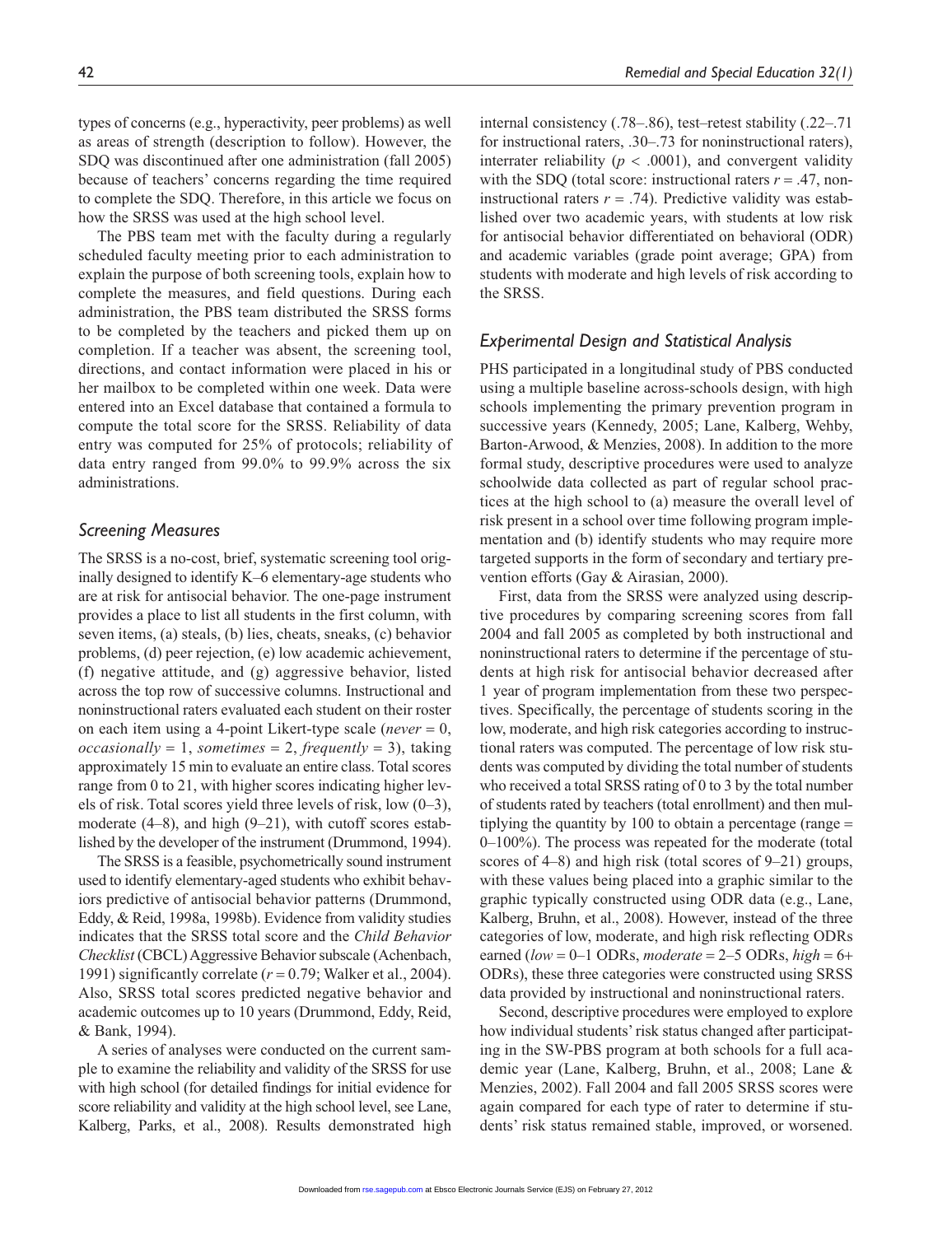

**Figure 1.** Student Risk Screening Scale data over time at the high school level: Fall 2004 to fall 2005

Stable risk referred to students who scored (a) in the low risk category during both assessment (fall 2004 and fall 2005) as rated by the same type of rater (instructional rater compared to instructional rater; noninstructional rater compared to noninstructional rater), (b) in the moderate risk category during both assessment points, or (c) in the high risk category during both assessment points. Improved risk status referred to students who scored in (a) the moderate risk category in fall 2004 and in the low risk category in fall 2005, (b) the high risk category in fall 2004 and in the moderate risk category in fall 2005, or (c) the high risk category in fall 2004 and in the low risk category in fall 2005, according to the same type of rater as previously described. Increased risk status referred to students who scored in (a) the low risk category in fall 2004 and the moderate risk category in fall 2005, (b) the low risk category in fall 2004 and the high risk category in fall 2005, or (c) the moderate risk category in fall 2004 and high risk category in fall 2005, according to the same type of rater.

#### *Results*

*An index of risk*. Findings of the SRSS data completed by instructional raters indicated that the percentage of students scoring in the low risk category increased from 81.88% (*n* = 497) in fall 2004 to 90.72% (*n* = 577) in fall 2005, even taking into account a small increase in student enrollment (see Figure 1, Panel a). The percentage of students in the moderate risk category decreased from 13.01% (*n* = 79) in fall 2004 to 7.86% (*n* = 50) in fall 2005. Furthermore, the percentage of students scoring in the high risk category decreased from 5.11%  $(n = 31)$  to 1.42%  $(n = 9)$ .

Findings of the SRSS data completed by noninstructional raters showed comparable decreases. The percentage of students scoring in the low risk category increased from 78.29% (*n* = 476) in fall 2004 to 88.36% (*n* = 577) in fall 2005 (see Figure 1, Panel b). The percentage of students in the moderate risk category decreased from 12.99% (*n* = 79) in fall 2004 to 9.04% (*n* = 59) in fall 2005. Furthermore, the percentage of students scoring in the high risk category decreased from 8.72% ( $n = 53$ ) to 2.60% ( $n = 17$ ).

*Identifying students for targeted prevention efforts*. Results indicated that  $80.98\%$  ( $n = 322$ ) of students rated by instructional raters remained stable after participating in a SW-PBS program for 1 year (see Table 2). Of the student body, 78.29% ( $n = 321$ ) remained in the low risk status, 2.20%  $(n = 9)$  in the moderate risk status, and 0.49%  $(n = 2)$  in the high risk status.

Approximately  $15\%$  ( $n = 61$ ) of students rated by instructional raters showed improvements in their level of risk after participating in a SW-PBS program for 1 year. Of the student body,  $10.98\%$  ( $n = 45$ ) moved from moderate risk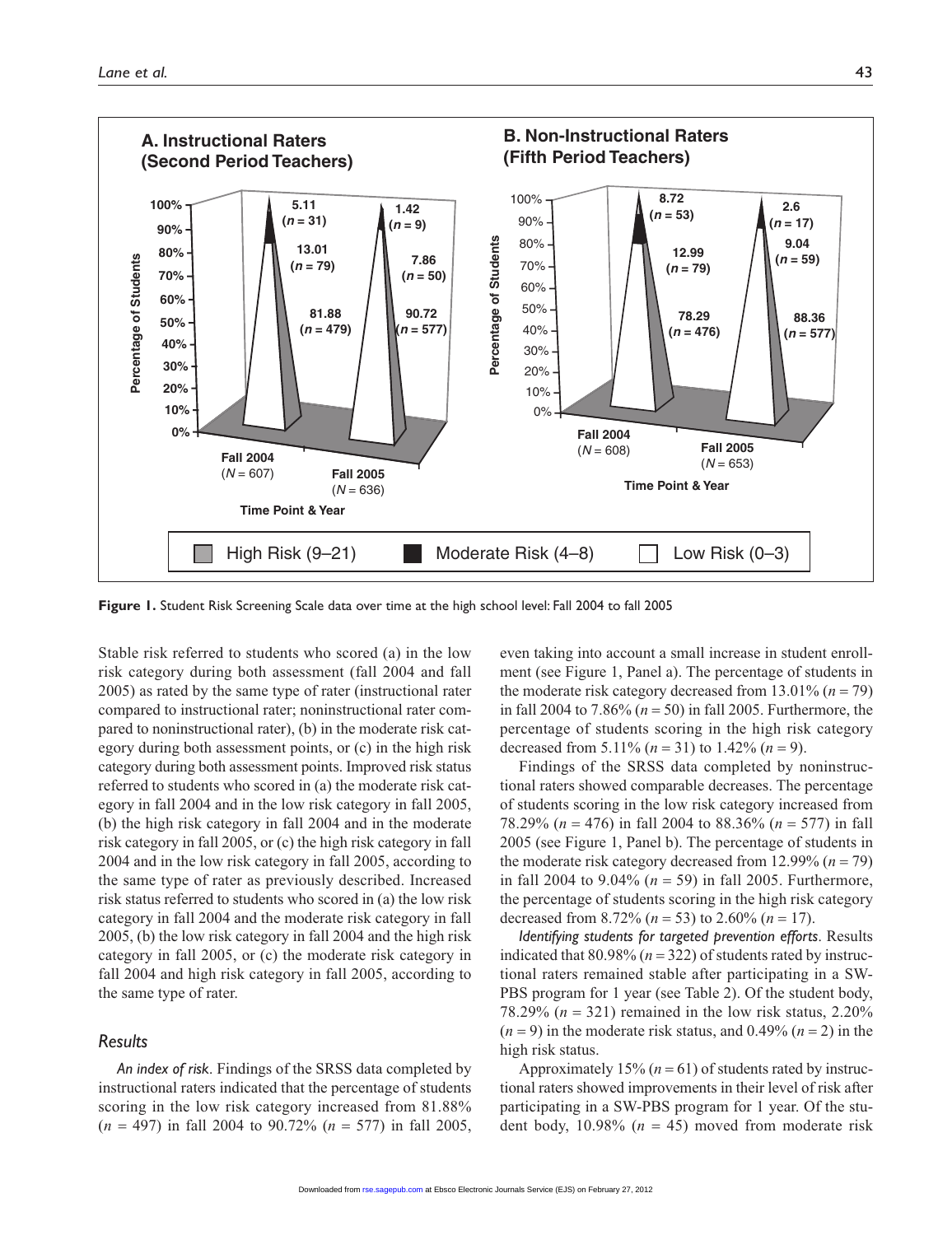| Change<br><b>Status</b> | <b>Instructional Raters</b> |                  |                |       | <b>Noninstructional Raters</b> |                  |              |       |                                                |  |
|-------------------------|-----------------------------|------------------|----------------|-------|--------------------------------|------------------|--------------|-------|------------------------------------------------|--|
|                         | <b>Screening Status</b>     |                  |                |       | <b>Screening Status</b>        |                  |              |       |                                                |  |
|                         | <b>Fall 2004</b>            | <b>Fall 2005</b> | $\mathsf{n}$   | %     | <b>Fall 2004</b>               | <b>Fall 2005</b> | $\mathsf{n}$ | %     | <b>Support Considerations</b>                  |  |
| <b>Stable</b>           |                             |                  | 332            | 80.98 |                                |                  | 3 I I        | 74.22 |                                                |  |
|                         | Low                         | Low              | 321            | 78.29 | Low                            | Low              | 296          | 70.64 | Responder: Additional supports<br>not required |  |
|                         | Moderate                    | Moderate         | 9              | 2.20  | Moderate                       | Moderate         | 9            | 2.15  | Secondary prevention                           |  |
|                         | <b>High</b>                 | High             | $\overline{2}$ | 0.49  | High                           | High             | 6            | 1.43  | Tertiary prevention                            |  |
| Improved                |                             |                  | 61             | 14.89 |                                |                  | 72           | 17.80 |                                                |  |
|                         | Moderate                    | Low              | 45             | 10.98 | Moderate                       | Low              | 43           | 10.26 | Responder: Additional supports<br>not required |  |
|                         | High                        | Moderate         | 4              | 0.98  | <b>High</b>                    | Moderate         | 7            | 1.67  | Responder: Additional supports<br>not required |  |
|                         | High                        | Low              | 12             | 2.93  | High                           | Low              | 22           | 5.25  | Responder: Additional supports<br>not required |  |
| Declined                |                             |                  | 17             | 4.14  |                                |                  | 36           | 8.59  |                                                |  |
|                         | Low                         | Moderate         | 16             | 3.90  | Low                            | Moderate         | 29           | 6.92  | Secondary prevention                           |  |
|                         | Low                         | High             |                | 0.24  | Low                            | High             | 4            | 0.95  | Tertiary prevention                            |  |
|                         | Moderate                    | High             | 0              | 0.0   | Moderate                       | High             | 3            | 0.72  | Tertiary prevention                            |  |

**Table 2.** Changes in Student Risk Status Over Time

Note: Low refers to *Student Risk Screening Scale* (SRSS; Drummond, 1993) total scores of 0 to 3; moderate refers to SRSS total scores of 4 to 8; high refers to SRSS total scores of 9 to 21.

status in fall 2004 to low risk status in fall 2005, 0.98% (*n* = 4) moved from high to moderate risk status, and 2.93% (*n* = 12) moved from high to low risk status.

Of students rated by instructional raters,  $4.14\%$  ( $n = 17$ ) worsened, showing declines in their level of risk after 1 year of program implementation. Of the student body, 3.90% (*n* = 16) moved from low risk status in fall 2004 to moderate risk status in fall 2005,  $0.24\%$  ( $n = 1$ ) moved from low to high risk status, and  $0.0\%$  ( $n = 0$ ) moved from moderate to high risk status.

In terms of scores provided by noninstructional raters, results were very comparable to the changes observed by instructional raters. Of students, 74.22% (*n* = 311) remained stable after participating in a SW-PBS program for 1 year (see Table 2). Of the student body, 70.64% (*n* = 296) remained in the low risk status,  $2.15\%$  ( $n = 9$ ) in the moderate risk status, and  $1.43\%$  ( $n = 6$ ) in the high risk status.

Of students,  $17.80\%$  ( $n = 72$ ) rated by noninstructional raters showed improvements in their level of risk after participating in a SW-PBS program for 1 year. Of the student body,  $10.26\%$  ( $n = 43$ ) moved from moderate risk status in fall 2004 to low risk status in fall 2005, 1.67% (*n* = 7) moved from high to moderate risk status, and 5.25% (*n* = 22) moved from high to low risk status.

Of students rated by instructional raters, 8.59% (*n* = 36) worsened, showing declines in their level of risk after 1 year of program implementation—double the percentage of students rated as declining by instructional raters. Of the student body,  $6.92\%$  ( $n = 29$ ) moved from low risk status in fall 2004 to moderate risk status in fall 2005,  $0.95\%$  ( $n = 4$ ) moved from low to high risk status, and  $0.72\%$  ( $n = 3$ ) moved from moderate to high risk status.

#### *Discussion*

Collectively, findings from instructional and noninstructional raters' data suggest that fewer students exhibited antisocial behavior following 1 year of program implementation. However, noninstructional raters continued to identify a greater percentage of students in the high risk category as compared to instructional raters. This difference in behaviors observed by instructional and noninstructional raters may be because of the range of opportunities for social interactions possible in classes that provide less structure. Namely, noninstructional raters may have had occasion to observe a different sampling of student behavior given that students had more opportunities to interact with one another in a less structure context.

When looking at students who improved over time, you will also notice that although noninstructional raters rated a greater percentage of students as at high risk as compared to instructional raters, they also rated a higher percentage of students showing a substantial improvement as evidenced by moving from high to low risk after 1 year of implementing the primary prevention program. However, noninstructional raters also reported a substantially greater percentage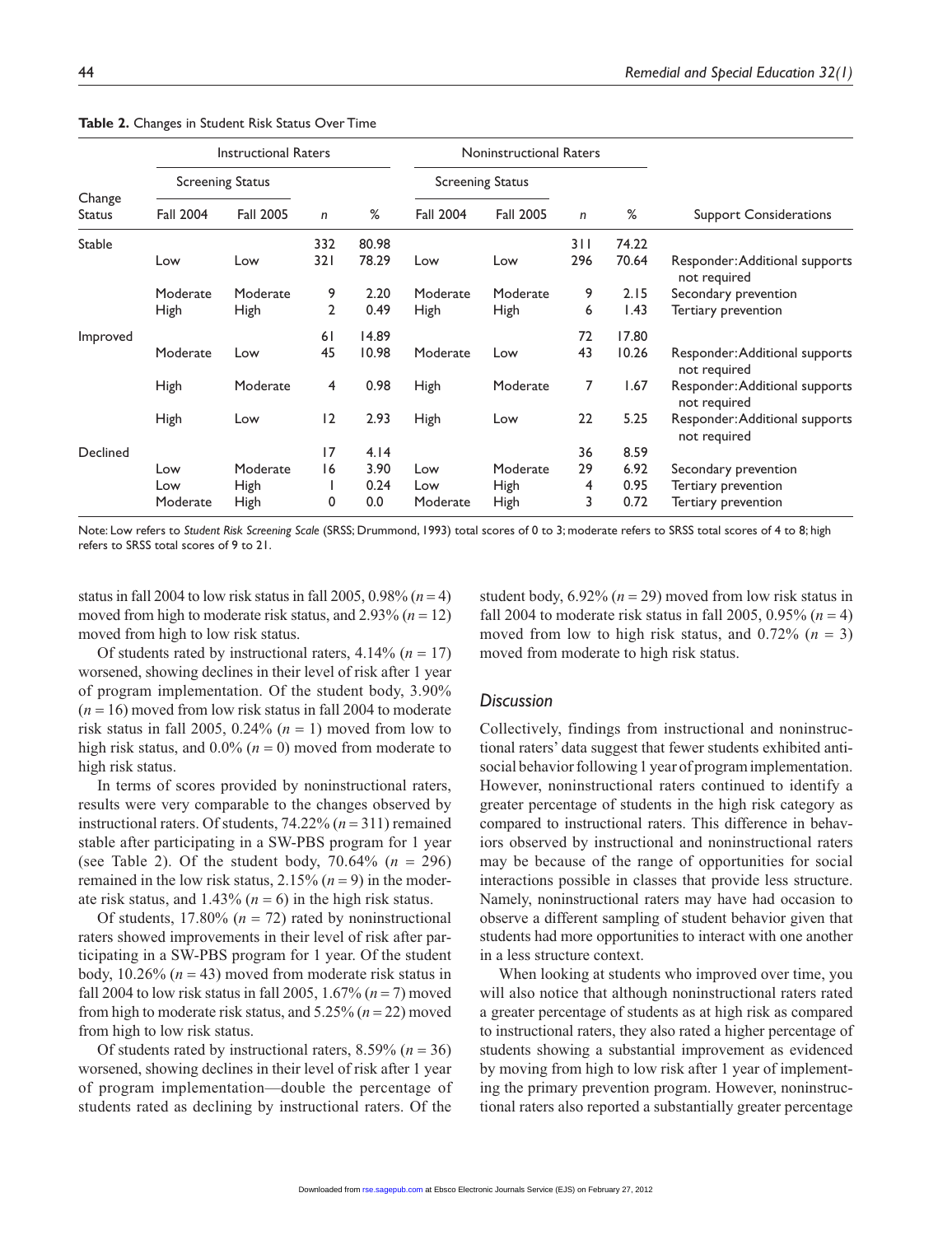of students as declining than did the instructional raters. Again, this may have been because of the context (e.g., less structured environment, fewer instructional demands) of the classroom setting.

We would like to mention that this is just one way to use the SRSS data collected. Rather than comparing the same type of raters, another approach would have been to look for convergent ratings. For example, the PBS team could have identified those students rated by both types of teachers as moderate or high risk status and then examined how these students progressed over time. In addition, rather than waiting to analyze data across years, it would have been possible to analyze these data during the course of the academic year, as we demonstrate in the elementary illustration.

Either way, findings from these analyses can be used to identify students who might benefit from additional supports in the form of secondary and tertiary intervention efforts, as illustrated in Table 2. After conducting this schoolwide screening procedure, parental consent would be obtained to administer additional assessments to determine if secondary or tertiary supports are warranted as well as the nature of these supports (e.g., self-determination skills, function-based interventions, etc.; Lane, Kalberg, et al., in press).

In the next illustration, we describe how a middle school located in the same district whose students feed to the PHS used the SDQ to monitor the level of risk present in the school. In addition, we show how students were identified to receive a variety of targeted supports.

# **An Illustration at the Middle School Level: Using the SDQ**

The second illustration is from BMS, which is a rural school located in middle Tennessee. Participants were 260 males (52%) and 240 females (48%) whose teachers  $(n = 38)$  evaluated them on two screening tools, SRSS and SDQ, as part of regular school practices. The school served sixth through eighth grades, and graduating students moved on to PHS (described in the previous illustration). The majority of the middle school students were Caucasian (*n* = 488, 97.60%). BMS had an economic disadvantage percentage of 30.8%, with approximately 20% of students receiving special education services.

# *Procedures for Designing, Implementing, and Evaluating the Primary Plan*

The middle school selected an administrator, two general education teachers, a special education teacher, two counselors, a parent, and a student to serve on the school-site PBS team. The team attended a year-long training program in PBS sponsored by Vanderbilt University, conducted with private funding. The training series consisted of two full-day

sessions and five 2-hr sessions held after school, during which time the school developed a comprehensive threetiered model of support containing primary, secondary, and tertiary levels of prevention to meet students' progressive needs (for a description of the plan, see Robertson & Lane, 2007). In brief, the middle school implemented a SW-PBS plan that addressed three domains: academics, behavior, and social skills. The plan specified (a) expectations for students and teachers in each domain, (b) procedures for teaching and reinforcing expectations, and (c) procedures for monitoring program implementation (treatment integrity) and student progress. As part of the training process, the PBS team collected data from the full faculty to determine which academic and behavioral skills were essential for student success at the school site (for a detailed description of the training process, see Lane, Kalberg, & Menzies, 2009). Information from this survey was used to identify academic and behavioral expectations that were included in the SW-PBS plan. As with the high school, Character Under Construction served as the foundation of the social skills area. The SW-PBS plan delineated specific procedures for teaching academic, behavioral, and social expectations, some of which included student-developed videos that were shown daily at the onset of each day, posters illustrating expectations, and modeling on the part of teachers. PBS tickets paired with verbal praise were distributed to students by adults, contingent on the student demonstrating one of the expectations. Students saved their PBS tickets to enter monthly award assemblies and earn prizes (e.g., tangible items, homework pass).

The assessment plan included a range of measures, including the SRSS and SDQ, with the SDQ added during the 2nd year of program implementation. Both systematic screening tools were completed at three time points: 6 weeks after the start of the school year (fall), before winter break (winter), and 6 weeks before year end (spring). The PBS team used the SRSS and SDQ data to monitor the overall level of risk present in the school and to identify students who might benefit from targeted interventions including secondary and tertiary levels of prevention (see Kalberg, Lane, & Lambert, in press; Robertson & Lane, 2007). The team began their PBS program with just one behavior screening tool, the SRSS, but then added the SDQ measure to the assessment plan during the 2nd year of implementation to obtain more detailed information regarding students' strengths as well as specific areas of concern.

The PBS team met with the full faculty during a regularly scheduled faculty meeting to explain the purpose of both the SRSS and SDQ screening tools along with instructions on how to complete both measures as part of regular school practices. The PBS team explained that the primary purpose for completing these systematic screening tools was to use these data to identify students who did not respond to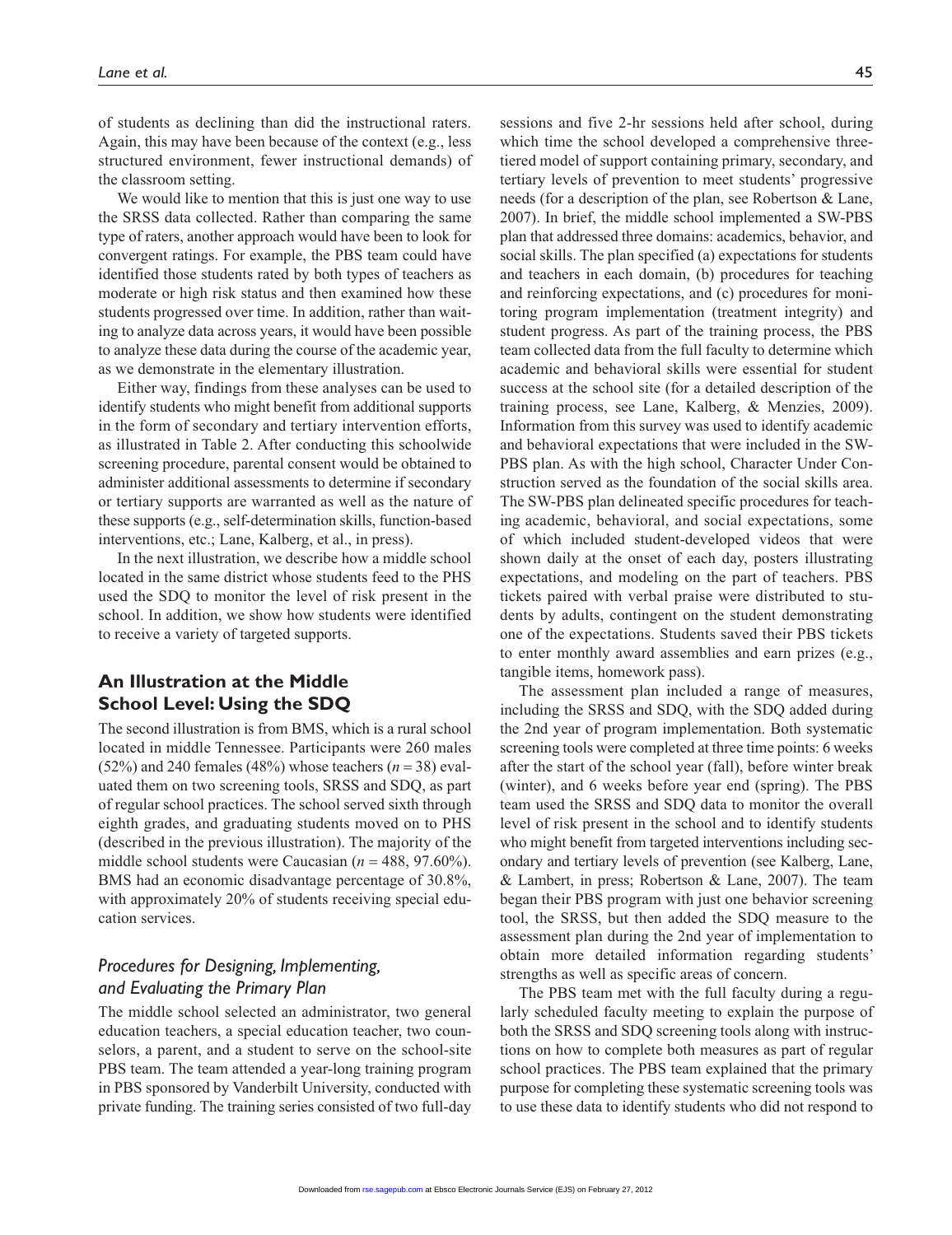primary prevention efforts and who might benefit from more intensive supports. During each administration the PBS team placed blank copies of the forms in teacher mailboxes, along with (a) directions on how to complete the two behavior screeners and (b) contact information for the PBS team members should questions arise. The teachers completed the measures within 1 week and returned them to the PBS team. Data were entered into an Excel database prepared with a formula to compute the total scores to limit computation errors. Reliability of data entry was assessed for 25% of the protocols. Reliability values suggest highly accurate data entry: fall = 99.0%, winter = 99.6%, and spring = 99.5%.

#### *Screening Measures*

The school completed a range of measures such as treatment integrity of the schoolwide plan, social validity from the teachers' perspective, and a number of student outcome measures (e.g., GPA, course failures, ODRs, suspensions and expulsions, referrals to alternative learning centers, and prereferral intervention team support). However, in this article, we illustrate how SRSS and SDQ data were used to (a) assess the overall level of risk present for the school as a whole over time and (b) identify students for possible participation in secondary and tertiary prevention efforts.

*SRSS*. Please see the above description of the SRSS. Findings of score reliability and validity of the SRSS at the middle school level demonstrated high internal consistency  $(.78-.85)$ , test–retest stability ( $p < .0001$ ), and convergent validity with the SDQ (SRSS with the total score  $r = .66$ ; see Lane, Parks, Kalberg, & Carter, 2007). Short-term predictive validity was established with students with risk statuses of low  $(n = 422)$ , moderate  $(n = 51)$ , and high  $(n = 12)$ according to the SRSS being best differentiated by behavioral variables (e.g., ODRs, in-school suspensions).

*SDQ*. The SDQ is an analytically factor-derived, no-cost, systematic screener developed to determine the strengths and deficits of students (ages 3–17) in various sociobehavioral domains as measured by a number of raters (Goodman, 2001; Goodman, Meltzer, & Bailey, 1998). For example, the SDQ contains teacher-completed, parent-completed, and self-report forms (ages 11–17 only) that are available online. The teacher-completed version requires teachers to complete one page containing 25 items for *each* student in his or her class. The 25 items constituting the SDQ are equally distributed across five factors, Emotional Symptoms, Conduct Problems, Hyperactivity, Peer Problems, and Prosocial Behavior, with the first four factors combined to reflect a Total Difficulties score. Teachers rate each item on a 3-point Likert-type scale  $(0 = not true, 1 = somewhat true, 2 = cer$ *tainly true*), with the scale reversed for negatively worded items. At BMS teachers completed the SDQ for all of the students in their homeroom class in approximately 60 min.

Subscale scores ranged from 0 to 10, with higher scores indicating higher levels of risk for the first four factors and total score as well as higher prosocial skills for the final factor (Prosocial Behavior). The Total Difficulties score (composite of the first four factors) ranged from 0 to 40. Each subscale, as well as the total score, placed students into one of three categories, normal, borderline, or abnormal, with individual cutoff scores varying for each subscale.

The teacher-completed secondary version has strong psychometric properties, as evidenced by the following alpha coefficients: Total Difficulties (.87), Emotional Symptoms (.78), Conduct Problems (.74), Hyperactivity (.88), Peer Problems (.70), and Prosocial Behavior (.84). SDQ scores have high concurrent validity with the CBCL and the *Rutter Questionnaires* (Goodman & Scott, 1999; Rutter, 1967). The SDQ identifies individuals with a psychiatric diagnosis as abnormal with a specificity of 94.6% (95% confidence interval =  $94.1\%$ ,  $95.1\%$ ) and a sensitivity of 63.3% (95% confidence interval = 59.7%, 66.9%).

#### *Experimental Design and Statistical Analysis*

This was a descriptive study in which 1 year of baseline data was collected prior to implementing a SW-PBS program (Gay & Airasian, 2000). We present information on how this middle school used the SDQ during the 2nd (2005–2006) and 3rd (2006–2007) year of program implementation to (a) measure the overall level of risk present in the school over time and (b) identify students with specific behavioral concerns who may require more targeted supports based on their individual needs.

First, data from the SDQ were analyzed using descriptive procedures by comparing screening scores from fall 2005 and fall 2006 that were completed by homeroom teachers to determine if the percentage of students scoring in the abnormal or borderline range for Emotional Symptoms, Conduct Problems, Hyperactivity, and Peer Problems as well as the Total Difficulties score (composite of the first four subscales) decreased between the 2nd and 3rd years of program implementation. In addition, comparisons were made to determine if the percentage of students scoring in the normal range on the Prosocial Behavior subscale increased during this same time frame. Specifically, the percentages of students scoring in normal, borderline, and abnormal categories according to homeroom teachers were computed for each subscale as well as the Total Difficulties score. For example, the percentage of students in the abnormal category on Peer Problems was computed by dividing the total number of students who received a Peer Problems score of 5 to 10 by the total number of students rated by teachers (total enrollment) and then multiplying the quantity by 100 to obtain a percentage (range  $= 0\% - 100\%$ ). The process was repeated for the borderline (total score of 4) and normal (total scores  $0-3$ )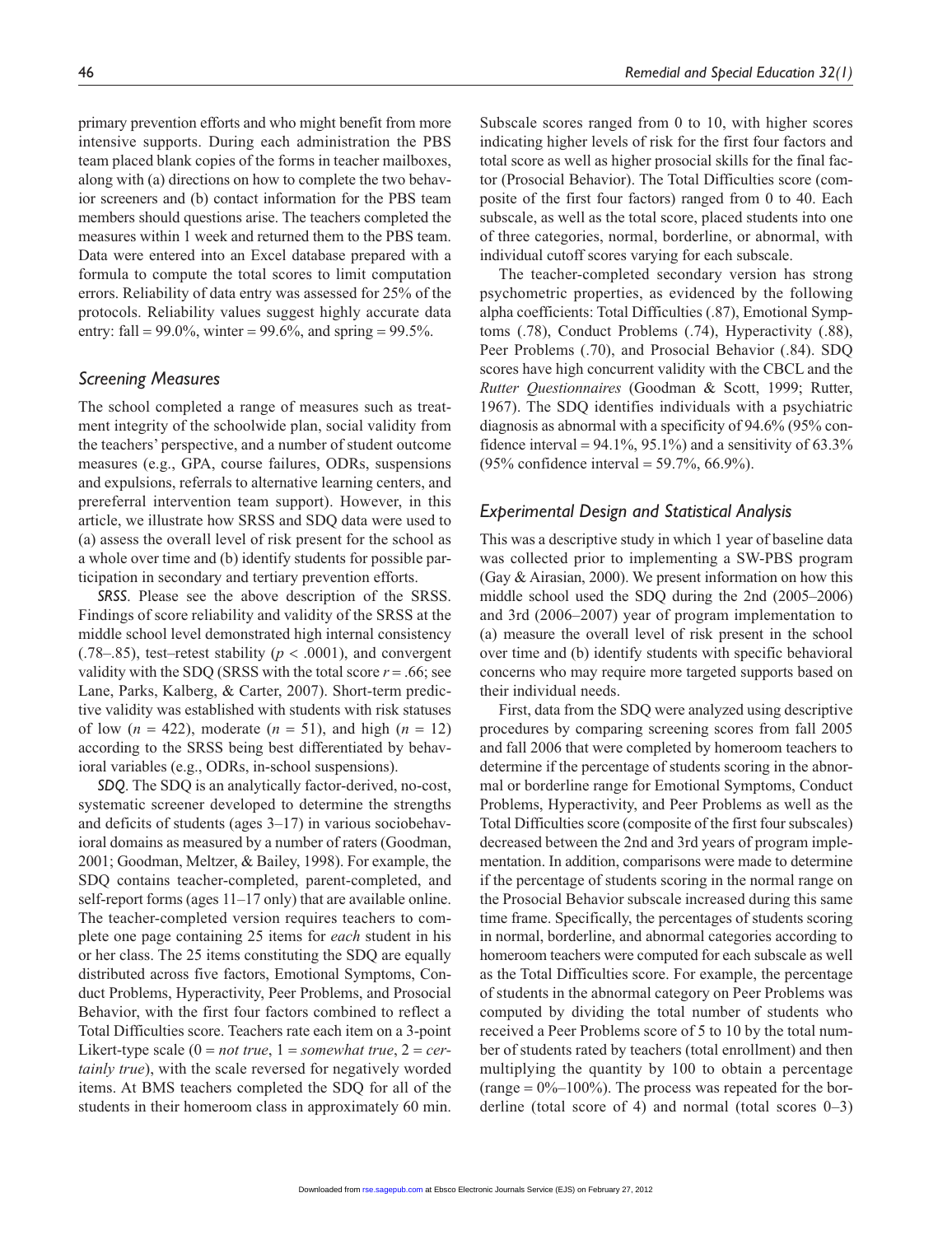

**Figure 2.** Strengths and Difficulties Questionnaire data over time at the middle school level: Comparing fall 2005 to fall 2006

groups, with these values being displayed graphically. This process was repeated for each of the remaining subscales (Emotional Symptoms, Conduct Problems, Hyperactivity, and Prosocial Behavior) as well as the Total Difficulties score using the cutoff scores provided in the manual for each of the respective subscales.

Second, descriptive procedures were examined to determine which students might benefit from targeted intervention efforts based on the initial ratings. Specifically, lists of students scoring in the abnormal range on one or more subscales were compiled and reviewed by the PBS team to determine if (a) the students were currently receiving necessary supplemental supports or (b) the student might be better served with additional supports currently available by the school.

#### *Results*

*An index of risk*. In Figure 2 you see two panels, the first of which illustrates the level of prosocial behavior evident in the school in fall 2005 and fall 2006 as measured by the SDQ. The lower white portion of the each bar graph represents the percentage of students who score in the normal range, the black area represents the percentage of students who scored in the borderline range, and the gray area represents the percentage of students who scored in the abnormal range. In fall 2005, 72.7% of the student body scored in the normal range, 14.0% in the borderline range, and 13.3% in the abnormal range. One year later, the overall level of prosocial behavior had improved for the school as a whole. Specifically, the percentage of students in the school in

the normal category for prosocial behavior increased from 72.7% in fall 2005 to 82.0% in fall 2006—an increase of almost 10%. Similarly, the percentage of students in the borderline category decreased from 14% to 6% and the percentage of students in the abnormal category decreased from 13% to 12%.

This same process can be repeated to examine how specific types of behavior concerns as measured by the SDQ (Emotional Symptoms, Conduct Problems, Hyperactivity, Peer Problems, and Total Difficulties) shift over time. For example, in Panel b of Figure 2 you see results of how peer problems shifted over time. In the case of peer problems, the percentage of students in the school in the normal category for peer problems slightly increased from 90.1% in fall 2005 to 92.0% in fall 2006. Although the percentage of students in the borderline category increased from 3.7% to 4.0%, the percentage of students in the abnormal category decreased from 6.2% to 4.0%.

*Identifying students for targeted prevention efforts*. In addition, SDQ data can be used to identify individual students with emotional symptoms, conduct problems, hyperactivity, peer problems, and prosocial behavior who fall into the abnormal category that could benefit from secondary or tertiary supports. One simple approach is to use the fall screening results to identify individual students who might benefit from targeted interventions offered at the school site and then obtain parent permission before providing these extra supports. Another option is to allow students time to participate in the primary plan without additional supports until the winter screening time point. Then, the fall and winter data can be compared in much the same way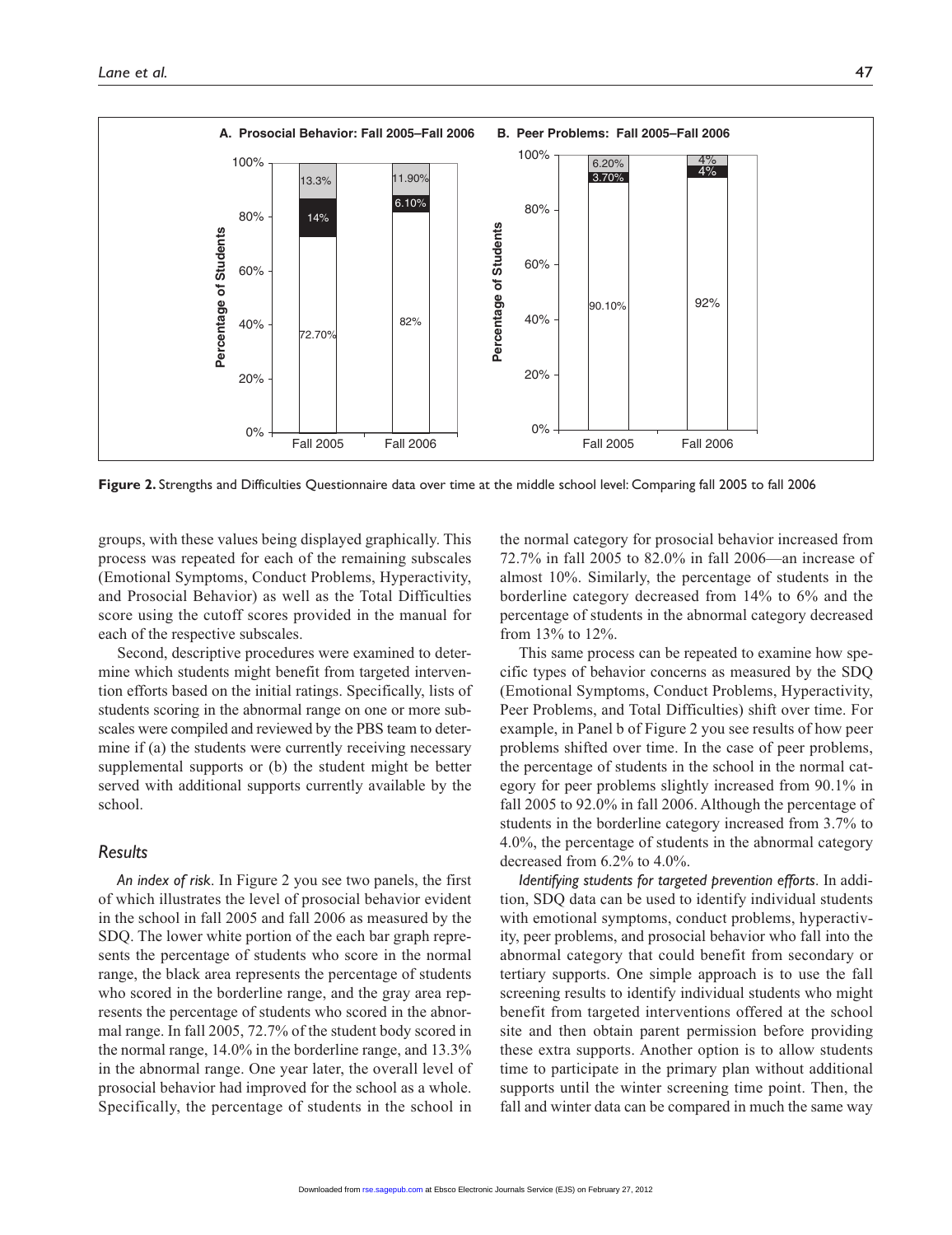we recommended comparing the fall 2004 and fall 2004 SRSS data collected at the high school level. Then, students who are still scoring in the abnormal categories could be placed into targeted interventions.

For example, students scoring in the borderline and abnormal ranges on the Peer Problems and Social Behavior subscales could be placed into social skills instruction groups, along with a selected number of students who scored in the normal range on both of these subscales to serve as peer models (see Lane et al., 2003; Miller, Lane, & Wehby, 2005). This type of secondary intervention could be offered 2 to 3 days per week, with sessions led by the school counselor or a school psychology intern during regularly scheduled elective classes. Or this intervention could be conducted as an elective class led by teachers during the regularly scheduled school day (Robertson & Lane, 2007). Similarly, students scoring in the highest levels of the abnormal range for conduct problems or emotional symptoms may be considered eligible to individually meet with the school psychologist, counselor, or other mental health services as a tertiary level of prevention.

Furthermore, these behavior data could also be analyzed in conjunction with academic data (e.g., GPA and/or course failures) to identify students who have both academic and behavioral challenges. By determining the magnitude and scope of the students' individual concerns, comprehensive secondary and tertiary interventions could be conducted at the school site using existing resources to meet each individual's multiple needs. For example, the PBS team at BMS analyzed fourth quarter data during spring 2005 to identify rising seventh and eighth grade students who had both academic and behavioral concerns. Specifically, they selected students who had a GPA less than or equal to 2.7 or earned one or more failing grades who also demonstrated behavioral risk, which was defined as earning one or more ODRs during the final semester or who scored in the moderate or high risk category on the SRSS. These students were randomly assigned to one of three intervention conditions, study skills, conflict resolution skills, or regular school practices, which were to begin at the onset of the following school year (for intervention outcomes, see Kalberg, Lane, & Lambert, in press). In this case, the PBS team wanted to determine how to best help students who had both academic and behavioral challenges. Namely, would improved study skills lead to improved interactions with peers and adults if the students learned the skills necessary to acquire knowledge and demonstrate what they learned? Or would improved conflict resolution skills lead to improved academic outcomes if the students learned the skills necessary to interact more smoothly with teachers and peers in the classroom setting? In brief, results suggested significant and comparable improvements in students' knowledge of study skills for students in both treatment groups as compared to students receiving regular school practices. Yet students' levels of knowledge remained low (mean scores < 70%) following intervention completion. In addition, students showed significant changes in their study habits, with students in the study skills group demonstrating increases when compared to students in the conflict resolution skills group.

This same type of logic could be used to test the relative benefit of targeted interventions for students with various types of co-occurring problems as measured by the SDQ. For example, how well do targeted interventions such as self-monitoring strategies support students with abnormal levels of hyperactivity who are also struggling academically? To what extent are self-regulation strategies effective for students with abnormal levels of conduct problems and hyperactivity?

#### *Discussion*

Examining SDQ data collected by BMS's PBS team suggests that prosocial behavior improved between fall 2005 and fall 2006. In addition, there was some improvement in peer interactions as evidenced by a decreased percentage of students placing in the abnormal range and an increased percentage of students placing in the normal range on the Peer Problem subscale.

As previously described, the PBS team used SDQ data in isolation *and* in conjunction with other data (e.g., GPA) to identify students who might possibly benefit from targeted support. In particular, this school should be applauded for using scientifically rigorous experimental designs (e.g., randomized control designs) to determine the relative benefit of different secondary interventions.

In the next illustration, we describe how an elementary school located in another district used the SSBD to monitor the level of risk present in the school. In addition, we show how they identified students to receive tertiary support—functional assessment–based interventions for two students.

# **An Illustration at the Elementary Level: Using the SSBD**

The final illustration is from SES, a large suburban elementary school located in middle Tennessee. Participants were 263 males (54.56%) and 219 females (45.44%) whose teachers  $(n = 37)$  evaluated them on two screening tools, the SRSS and the SSBD, as part of regular school practices. The school served kindergarten through fourth grades. The school was ethnically and culturally diverse with 23.33% African American, 3.75% Asian, and 72.08% Caucasian students. SES had an economic disadvantage percentage of 27.6%, with approximately 8% of the student body receiving special education services.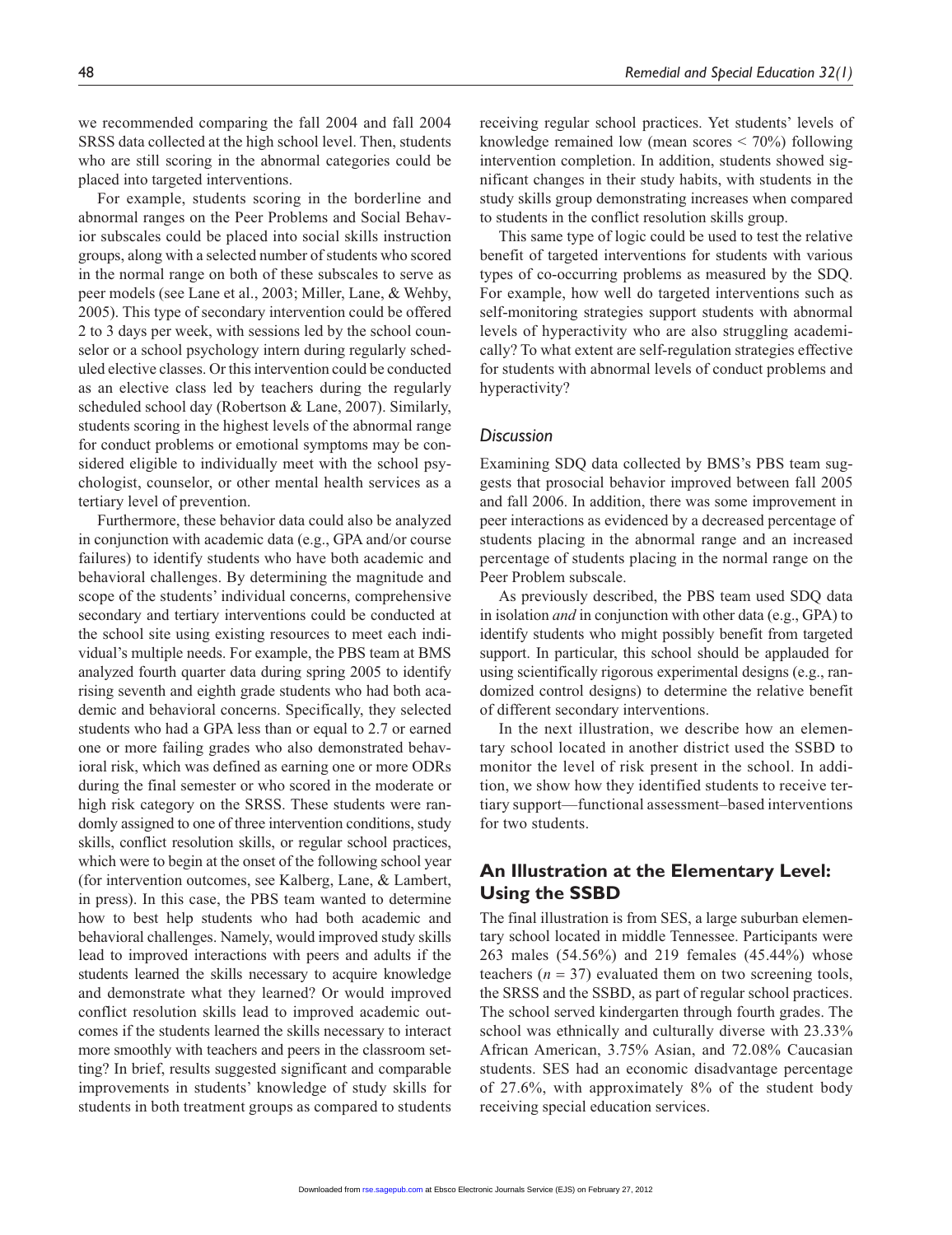# *Procedures for Designing, Implementing, and Evaluating the Primary Plan*

The elementary school selected an administrator, two general education teachers, a special education teacher, a reading specialist, a counselor, a parent, and a student to serve on the school-site PBS team. SES's PBS team attended a yearlong PBS training program during the 2006–2007 academic year provided by Vanderbilt University and supported with private funding. The training series consisted of two fullday sessions and five 2-hr sessions held after school. Over the course of the training series, the PBS team developed a comprehensive three-tiered model of support containing primary, secondary, and tertiary levels of prevention to meet students progressive needs (for a detailed description of the plan, see Lane, Wehby, et al., 2007). In brief, the primary plan contained academic, discipline, and social skills components that specified student, teacher, and parent responsibilities for each component. The PBS team developed procedures for teaching and reinforcing three behavioral expectations (*respect*, *responsibility*, and *participation and best effort*). In addition, the PBS team created an expectation grid defining what each behavioral expectation looks like in a variety of school settings (e.g., classroom, hallway, cafeteria, etc.). These expectations were taught through classroom lessons, posters, and skits at assemblies and broadcast over the intercom during morning announcements. When students met the behavioral expectations, adults in the building (including teachers, administrators, parent volunteers, custodians, etc.) reinforced students by giving them "Tiger Tickets" paired with behavior specific verbal praise. Students then placed the tickets in their classroom bin. These ticket bins were used in daily classroom drawings, weekly schoolwide drawings, and quarterly assemblies. A variety of tangible and nontangible reinforcers were available, such as schoolwide parties, extra recess, and school supplies.

The assessment plan included a range of measures such as standardized state achievement tests, referrals to the prereferral intervention team and special education, out-of-school suspensions, attendance, and the SRSS and the SSBD screening tools. The SRSS and SSBD were conducted at three time points during the 2007–2008 academic year: approximately 6 weeks after the start of the school year (fall), 1 week prior to winter break (winter), and 6 weeks before year end (spring). At the time of this article, the PBS team had just completed the winter time point.

The PBS team used the SRSS and SSBD data to monitor the overall level of risk present in the school and to identify students who might benefit from targeted interventions including secondary and tertiary levels of prevention (see Lane, Eisner, et al., 2008). The PBS team met with the full faculty during a regularly scheduled faculty meeting to explain the purpose of both the SRSS and SSBD screening

tools along with instructions on how to complete both measures. Namely, the intent of completing these systematic screening tools was to use these data to identify students who did not respond to primary prevention efforts and who could possibly benefit from more intensive supports. The PBS team elected to provide secondary and tertiary supports during the 1st year of program implementation.

During this 1st year of program implementation, the principal investigator and university students were present to answer questions and assist the PBS team. During each administration (fall, winter, and spring), the PBS team prepared the screening tools (e.g., making requisite photo copies, proving class rosters, and typing the names of students on the SRSS) and attended the faculty meetings, during which time teachers completed the screening tools. If teachers were absent, materials were placed in their boxes and were completed within 1 week following the faculty meeting. Data were entered into an Excel database prepared with a formula to compute the total scores to limit computation errors. Reliability of data entry was assessed for 100% of the protocols, indicating highly accurate data entry, as evident by the following reliabilities: SRSS (fall  $= 99.75\%$ , winter =  $99.98\%$ , and spring =  $100.0\%$ ) and SSBD (fall = 99.92%, winter =  $100.0\%$ , and spring =  $99.96\%$ ).

#### *Screening Measures*

*SRSS*. Please see the previous description of the SRSS. Initial reliability and validity studies at the elementary level show significant correlations (*r* = .79, *p* < .001; Cohen, 1992) with the Aggressive Behavior subscale of the CBCL. A recent study examining the concurrent validity of the SRSS to predict results from the SSBD also suggested strong psychometric properties (Lane, Little, et al., 2009). Internal consistency of the SRSS was .83, exceeding the recommended minimum value of .80 (Nunnally & Bernstein, 1994). When comparing students scoring in the low versus high risk categories, the SRSS had excellent accuracy for predicting both externalizing (95%) and internalizing (93%) problems as measured by the SSBD. Although sensitivity (95%) and specificity (95%) were strong for externalizing behavior, for internalizing behavior sensitivity was lower (44%), although specificity was still strong (95%). Analysis of receiver operating characteristics curves also indicated that the SRSS is more precise in predicting externalizing (area under the curve  $[AUC] = .952$ ) as compared to internalizing behaviors  $(AUC = .802)$ .

*SSBD*. The SSBD uses a multigating system for identifying elementary-age students with internalizing or externalizing behaviors. In Stage 1 teachers list and then rank order students on dimensions of internalizing or externalizing behaviors from *most like* (1) to *least like* (10). In Stage 2 teachers complete two rating scales, the Critical Events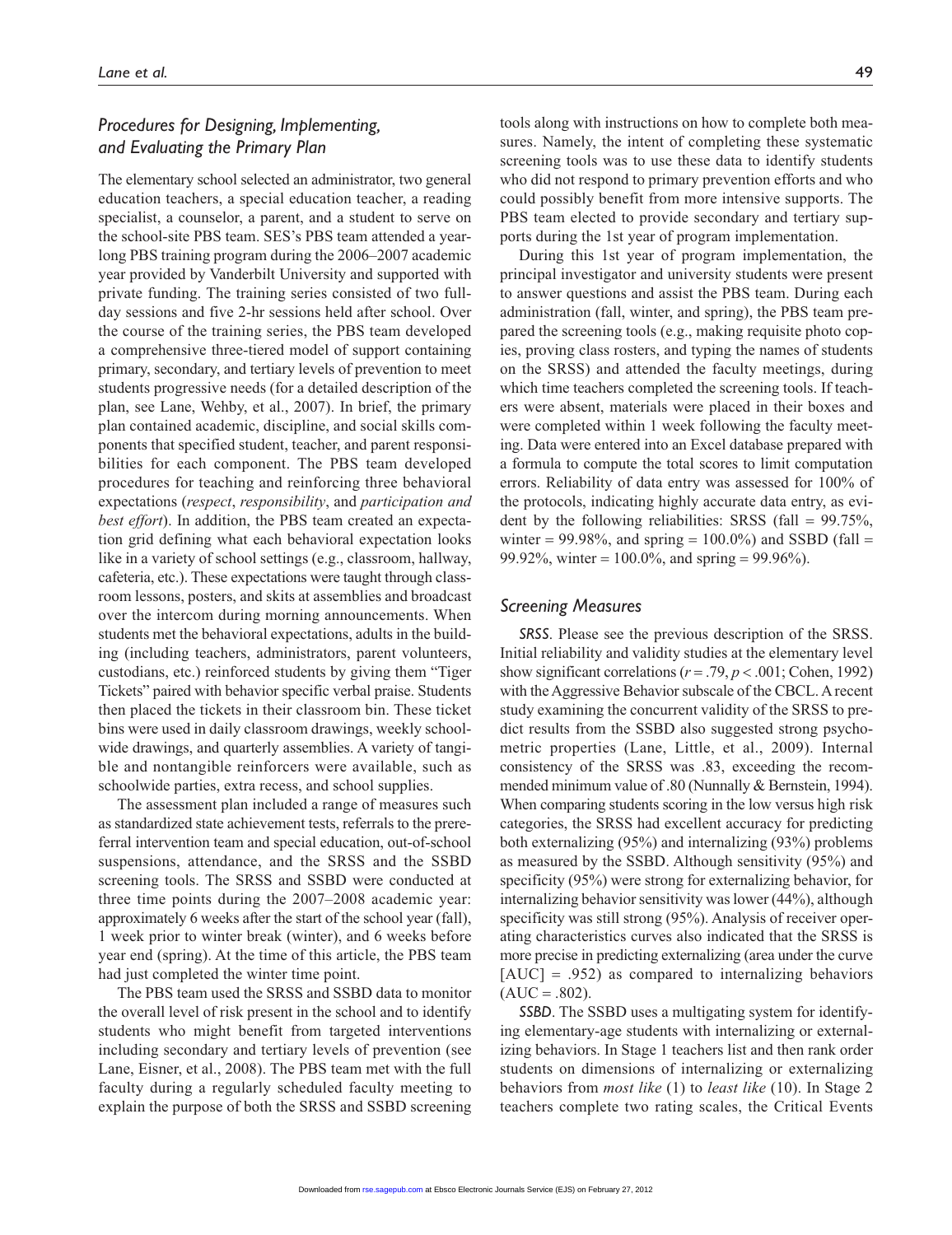Index (CEI) and a Combined Frequency Index (CFI), on six types of students: those ranked 1, 2, or 3 on either the internalizing or externalizing dimension. The CEI contains 33 items that are scored as occurrence or nonoccurrence of low frequency, high intensity behaviors (e.g., steals, damages others' property, exhibits painful shyness). The CFI assesses high frequency, low intensity behavior, with teachers rating 12 adaptive behavior items (e.g., follows established classroom rules) with 11 maladaptive behavior items (e.g., pouts or sulks). Teachers rate each item on a 5-point Likert-type scale ranging from *never* (1) to *frequently* (5). Students exceeding normative criteria move to Stage 3. In Stage 3 direct observations are conducted in the classroom setting (academic engagement) and on the playground (peer-related social behavior) by an outside observer. Students exceeding normative criteria on direct observation measure may be referred for a formal assessment of EBDs (Elliott & Busse, 2004). The multigated process of the SSBD is an excellent tool for screening for behavior disorders. It allows for more intense methods of screening for fewer numbers of students, resulting in a timely and fiscally efficient way to screen students. Interrater agreements range from .89 to .94 for externalizing dimensions and .82 to .90 for internalizing dimensions, with test–retest stability ranging from .81 to .88 and from .74 to .79 for externalizing and internalizing dimensions, respectively (Walker et al., 1988).

SES's PBS team decided to have teachers complete the SRSS as well as Stages 1 and 2 of the SSBD as part of regular school practices. They elected not to complete Stage 3 of the SSBD as it was perceived as being too cumbersome.

#### *Experimental Design and Statistical Analysis*

This was a descriptive study in which 1 year of baseline data was collected prior to implementing a SW-PBS program. In this article we present information on how this elementary school used the SSBD during the 1st year of program implementation to (a) measure the overall level of risk present in a school during the fall and winter time points and (b) identify students with multiple risk factors who might benefit from tertiary prevention efforts.

First, data from the SSBD were analyzed using descriptive procedures by comparing screening scores from fall 2007 and winter 2007 as completed by homeroom teachers to determine if the percentage exceeding normative criteria on Stage 2 of the SSBD in the externalizing and internalizing categories decreased between these two time points. Specifically, the number of students passing through Stage 2 on the externalizing dimension was divided by the total number of students in the school who were screened (total enrollment) and the quantity multiplied by 100 to obtain a percentage (range =  $0\%$ -100%). This was done with data collected in fall 2007 and winter 2007. The process was repeated for students passing through Stage 2 on the internalizing dimension during the same two time points.

Second, descriptive procedures were used to analyze fall data to determine which students might benefit from functional assessment–based interventions—a tertiary prevention support provided as part of a nonfunded study—Project FUNCTION. Specifically, the school-site administration, in conjunction with the PBS team, generated a list of potential participants and confirmed the students' risk status by identifying which of these students scored in the high risk category on the SRSS and exceeded normative criteria on Stage 2 of the SSBD. This list was compiled and reviewed by the PBS team to determine if (a) the students were currently receiving necessary supplemental supports or (b) the students might benefit from a functional assessment–based intervention with teacher and parent permission.

#### *Results: Interpreting the SSBD*

*An index of risk*. In Figure 3 you see two gray bars, the first of which illustrates the percentage of students enrolled who exceeded Stage 2 criteria for externalizing behaviors during fall 2007—the beginning of the 1st year of program implementation. The second gray bar represents the percentage of students who exceeded Stage 2 criteria for externalizing behaviors during winter 2007—the end of the first semester of program implementation. During the first time point, 6.23% of the student body was considered at risk for externalizing behaviors. At the end of the first semester, the percentage of students at risk for externalizing behaviors decreased to 5.17%.

The next two white bars illustrate the percentage of students who exceeded Stage 2 criteria for internalizing behaviors. The data suggest that the program was especially effective with this population of students. The percentage of students at risk for internalizing behaviors decreased from 3.65% of students in fall 2007 to 1.29% of students in winter 2007.

*Identifying students for targeted prevention efforts*. Sigma's PBS team elected to begin secondary and tertiary levels of prevention during the first semester of program implementation and identified two students, Mark and Derek, using the procedures described above. After securing teacher and parental consent, these students were invited and assented to participate in a university program that involved collaborating with master's students in special education to design, implement, and evaluate a functional assessment–based intervention at the school site. Mark earned a 14 on the SRSS, placing him in the high risk category. In addition, Mark was ranked number 1 on the Externalizing subscale of the SSBD and received a CEI score of 7, along with low adaptive (14) and high maladaptive (46) scores on the CFI. These latter scores moved Mark into Stage 3 on the SSBD.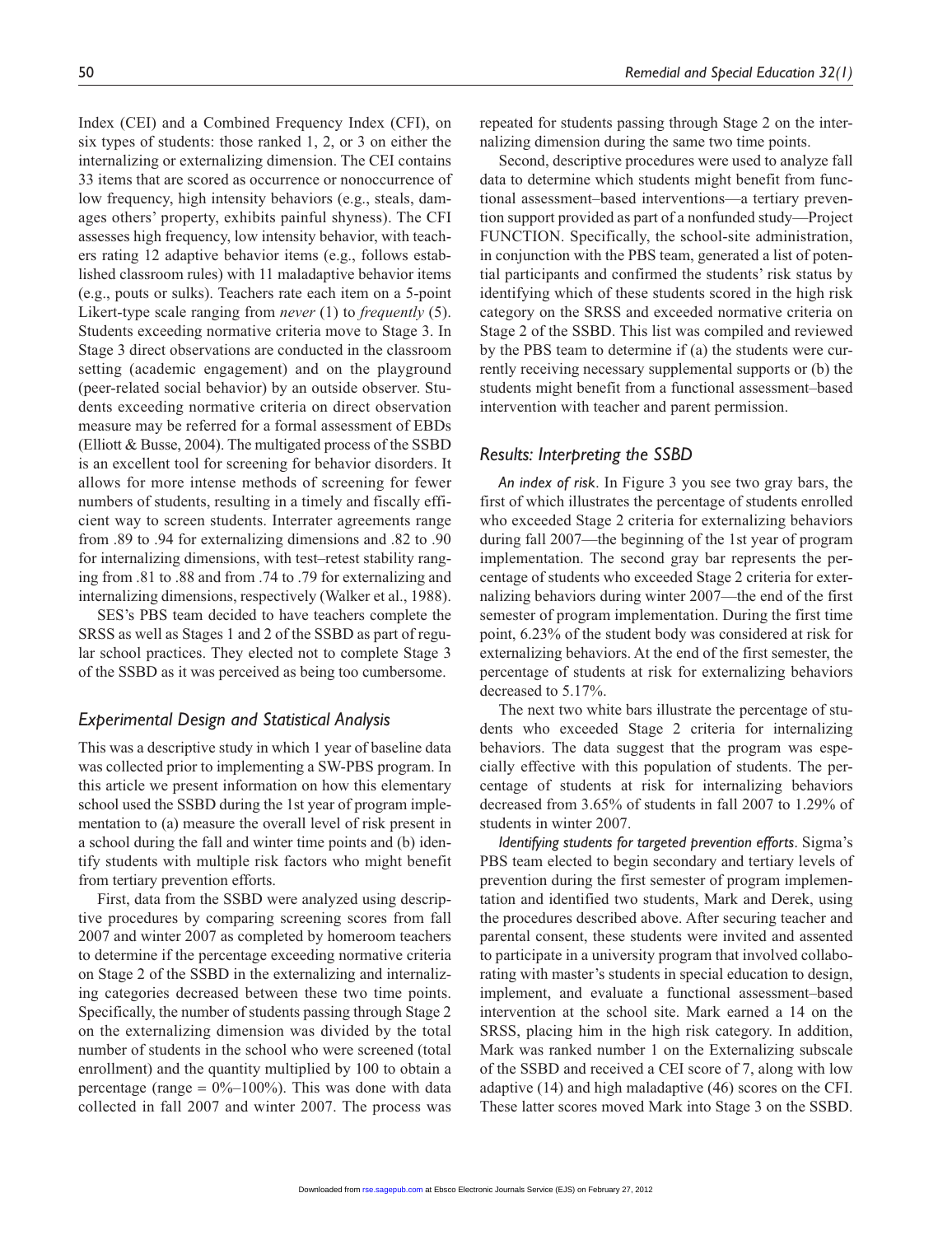

**Figure 3.** Systematic Screening for Behavior Disorders data over time at the elementary school level: Comparing fall 2007 to winter 2007

Derek earned a 16 on the SRSS, placing him in the high risk category. Derek was ranked 2 on the Externalizing subscale of the SSBD and received a CEI score of 9, along with low adaptive (19) and high maladaptive (43) scores on the CFI. These latter scores also moved Derek into Stage 3 on the SSBD.

Both Mark and Derek were first grade students in the same classroom. They had two teachers who participated in a job-share situation, meaning that each teacher worked 2 days per week and alternated the 3rd day. After securing parental consent, both teachers participated in the functional assessment processes to support both students as part of a tertiary prevention effort. Please see Lane, Eisner, et al. (2009) for a detailed description of this tertiary prevention.

#### *Discussion*

In this illustration, this ambitious PBS team from SES designed a comprehensive three-tiered program that produced immediate improvement in the overall level of risk present after the first semester of program implementation. As evidenced from the SSBD data, the program was particularly effective for students with internalizing behaviors.

This illustration also depicts one method of using schoolwide data to identify students with multiple risk factors who might benefit from tertiary prevention efforts. Although the most common practice is to first place students in secondary prevention efforts prior to moving to tertiary supports, it might be wise to consider more immediate, intensive supports

when students exhibit extreme levels of risk (Severson & Walker, 2002). It is important to reiterate that secondary and tertiary supports should be implemented only with parental consent. We recommend that screening data be used to identify students who might benefit from these additional supports. Then, parents should be contacted and permission secured to administer additional assessments (when necessary) to determine if secondary or tertiary supports are warranted as well as the specific nature of these supports.

## **Implications for Practice**

Over the past decade, many school systems have adopted three-tiered models of prevention containing primary, secondary, and tertiary prevention efforts (Severson & Walker, 2002; Sugai & Horner, 2002). Such models offer graduated supports that increase in intensity and focus to meet the multiple needs of an increasingly diverse student population. Although beneficial for all students, we contend that such models offer particular benefit for students with or at risk for EBDs by providing a primary program that prevents the development of problem behaviors and offers more focused supports in the form of secondary and tertiary supports for students with existing cases of EBDs (Lane, 2007). Given the multiple deleterious outcomes within and beyond the school setting for students with EBDs, their parents, their educators, and society as a whole, we are especially encouraged by such an efficient, effective model (Carter et al., 2006; Kauffman, 2007; Wagner et al., 2006; Walker et al., 2004).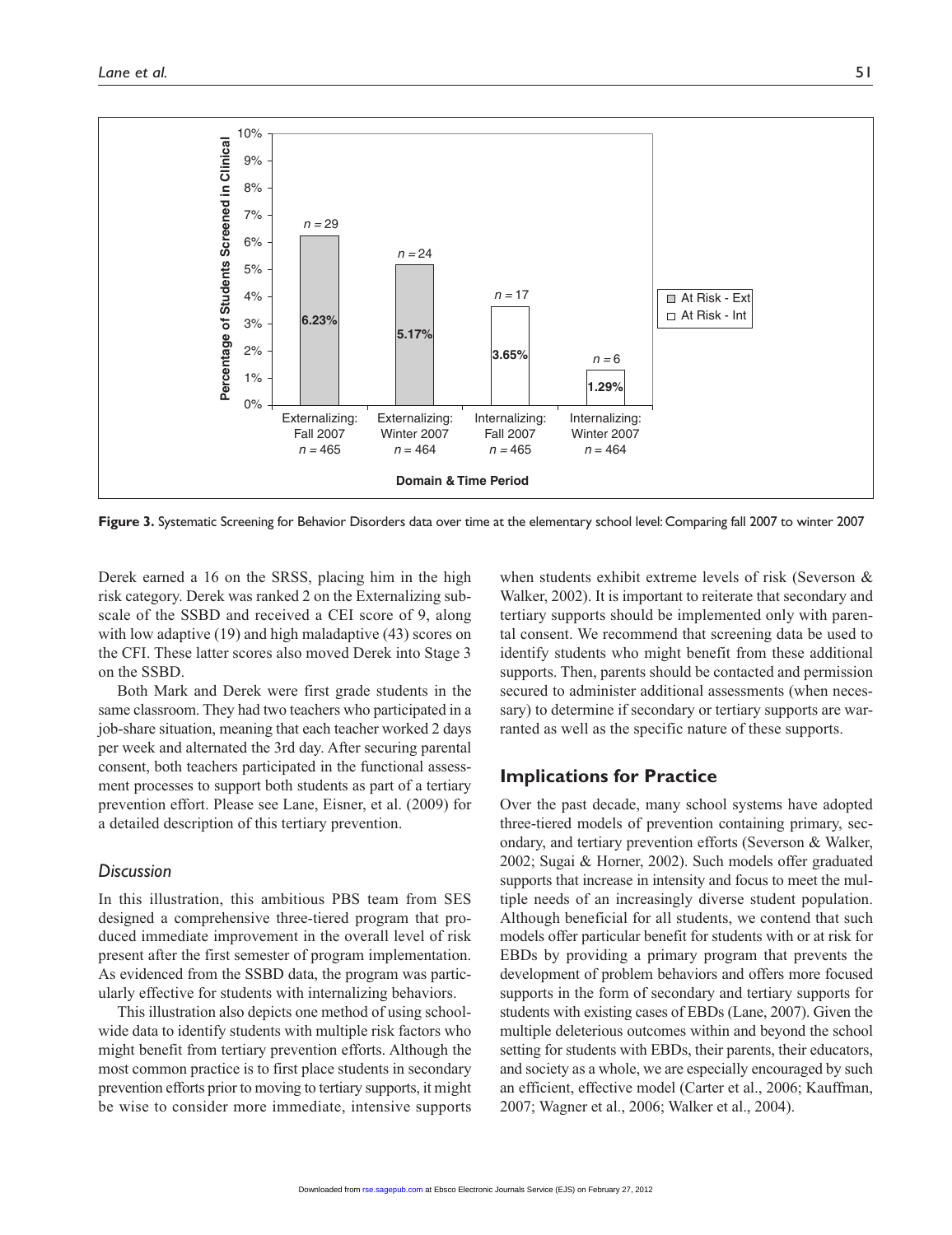Despite the promise of three-tiered models, one current limitation of some is the absence of brief behavioral probes to (a) monitor the overall health of a school and (b) identify students in need of additional supports. Although curriculumbased measures (e.g., DIBELS and *AIMSweb* probes) are available to monitor academic progress, similar measures do not yet exist to monitor behavioral performance. This is problematic given the limitations surrounding the use of ODRs (e.g., reliability; Lane, Wehby, et al., 2007).

Until such measures are developed, we suggest using systematic screening tools such as the SSBD, the SRSS, the SDQ, and the BERS to not only monitor the level of risk evident in a given school but also identify students whose behavior patterns suggest nonresponsiveness to the primary prevention plan (Lane, Kalberg, & Menzies, 2009).

In this article we offered practitioners and researchers three illustrations on how to meet this charge at the elementary, middle, and high school levels. In each of the illustrations we described the student population, the procedures used by each school to construct the three-tiered model, the primary prevention plan they developed, the systematic screening tool incorporated into regular school practices, and the data analysis plan. In addition, we presented findings of how student risk shifted over time following program implementation as well as hypothetical and actual illustrations of how to use data from a variety of screening tools to identify students for secondary and prevention efforts. As previously mentioned, there are numerous methods for using data collected from systematic screening tools, particularly in conjunction with other data collected as part of regular school practices. We hope these illustrations will prove useful to those seeking to further support students who need more than the primary prevention plan can offer.

For practitioners seeking to apply some of the structures and processes introduced in this article, we would like to offer a few considerations. First, unless ODRs are monitored using a systematic approach that is consistently implemented, then the information gleaned from ODRs may suffer from poor reliability and poor validity. Consequently, it is important for practitioners to consider the reliability of the ODR data collected at the school site. If these data are not accurate, then it is possible that incorrect conclusions will be drawn when analyzing these data. For example, it is possible a student who may require additional supports may be overlooked, or one might conclude that the level of risk present in a building is decreasing when it is actually increasing. Also, it is possible that administrative styles may influence ODRs. One of the elementary school principals we worked with years ago was quick to suspend students who violated major rules. Had there been a change in leadership with the new principal being reluctant to use suspensions, then the data would look as if problem behavior was diminishing when it was really just a shift in administrative

style. We are not suggesting that ODR data be disregarded but that PBS teams take an objective look at the accuracy of this data source (Lane, Kalberg, & Menzies, 2009).

Second, we encourage PBS teams to strongly consider incorporating systematic screening tools as part of regular school practices. When selecting a screening tool it is important to consider the target population or populations of interest (e.g., students with externalizing or internalizing behaviors, only antisocial behavior patterns) as well as issues of feasibility (e.g., costs, scoring time, ease of interpretation). Once the behavior screening measure is selected, then the PBS team will need to address the following questions: (a) When and how often should the behavior screenings be administered? (b) Who should prepare the materials? (c) Who should administer the behavior screenings? (d) Who should complete the behavior screenings? (e) Who should conduct the scoring? and (f) When and how should the results be shared? For suggested answers to these questions, we refer the reader to a recent book dedicated to developing schoolwide programs to prevent and manage problem behavior (Lane, Kalberg, & Menzies, 2009).

Third, it is imperative that the PBS team be prepared to support students who are identified as being at high risk for behavioral challenges. It is not acceptable to identify students who are not responsive to primary prevention efforts and then *not* provide additional supports (Kauffman, 2007; Severson & Walker, 2002). Consequently, the school-site teams need to consider the scope of services available in the forms of secondary and tertiary levels of prevention. Furthermore, it is important that the logistics of these supports be delineated. For example, it is necessary to determine the focus of the support, the interventionist, the frequency and duration of the support, the monitoring procedures, and the exit criteria (Lane, Kalberg, & Menzies, 2009).

Fourth, because learning and behavioral challenges often co-occur, we also encourage practitioners to analyze the behavior screening data in conjunction with other data collected as part of regular school practice. For example, as mentioned in the middle school illustration, behavior screening data can be examined in conjunction with academic measures. In this way, it is possible to identify students with common academic deficits who do and do not have common interfering behavior problems. This is important information as this can shape intervention efforts. Namely, the student with limited early literacy skills who has high rates of externalizing behavior patterns may require a phonemic awareness training just like a student who struggles only in the reading domain. However, the former student may very well require additional behavioral support (e.g., contingency contracting) to help him or her access the phonemic awareness training.

Thus, there are a number of practical considerations that need to be addressed with respect to systematic behavior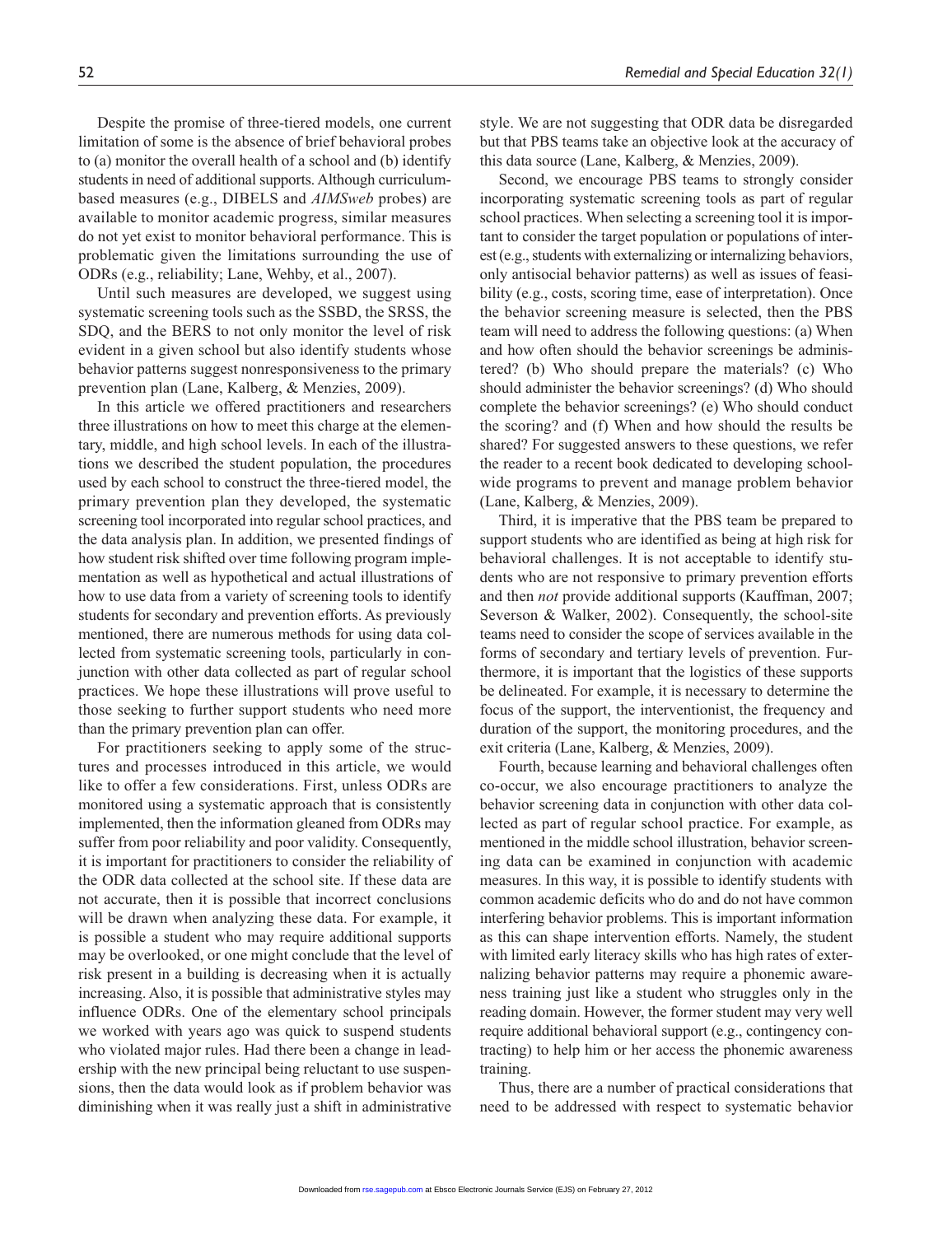screening tools. We encourage school-site teams to adopt systematic screenings as part of regular school practices to (a) monitor the overall health of a school and (b) identify students who require more intensive supports. However, we advocate responsible adoption so that the school-site structures are prepared to draw accurate conclusions regarding the information obtained and provide the necessary supports at the primary, secondary, and tertiary levels as indicated by the data.

#### **Acknowledgments**

We applaud the positive behavior support teams who participated in these projects! Thank you for your phenomenal dedication and the impressive models you have designed to support a range of students.

#### **Declaration of Conflicting Interests**

The authors declared no potential conflicts of interests with respect to the authorship and/or publication of this article.

#### **Financial Disclosure/Funding**

The authors disclosed receipt of the following financial support for the research and/or authorship of this article: This project was funded in part by a directed research grant funded by the Office of Special Education Programs (OSEP) titled Project PBS: A Three-Tiered Prevention Model to Better Serve All Students (OSEP Award Number H324D020048), the Henderson Training Series, and National Institute of Child Health and Human Development Grant P30HD15052 to Vanderbilt University.

#### **References**

- Achenbach, T. M. (1991). *Integrative guide for the 1991 CBCL/4- 18, YRS, & TRF profiles.* Burlington: University of Vermont, Department of Psychiatry.
- Bullis, M., & Yovanoff, P. (2006). Idle hands: Community employment experiences of formerly incarcerated youth. *Journal of Emotional and Behavioral Disorders, 14,* 71–85.
- Carter, E. W., Lane, K. L., Pierson, M., & Glaeser, B. (2006). Selfdetermination skills and opportunities of transition-age youth with emotional disturbance and learning disabilities*. Exceptional Children, 72,* 333–346.
- Cohen, J. (1992). A power primer. *Psychological Bulletin, 112*, 155–159.
- Drummond, T. (1994). *The Student Risk Screening Scale (SRSS)*. Grants Pass, OR: Josephine County Mental Health Program.
- Drummond, T., Eddy, J. M., & Reid, J. B. (1998a). *Follow-up study #3: Risk screening scale: Prediction of negative outcomes by 10th grade from 2nd grade screening* (Unpublished technical report). Eugene: Oregon Social Learning Center.
- Drummond, T., Eddy, J. M., & Reid, J. B. (1998b). *Follow-up study #4: Risk screening scale: Prediction of negative outcomes in two longitudinal samples* (Unpublished technical report). Eugene: Oregon Social Learning Center.
- Drummond, T., Eddy, J. M., Reid, J. B., & Bank, L. (1994, November). *The Student Risk Screening Scale: A brief teacher screening instrument for conduct disorder*. Paper presented at the 4th annual Prevention Conference, Washington, DC.
- Elliott, S. N., & Busse, R. T. (2004). Assessment and evaluation of students' behavior and intervention outcomes: The utility of rating scale methods. In R. Rutherford, M. M. Quinn, & R. Sarup (Eds.), *Handbook of research in emotional and behavioral disorders* (pp. 123–142). New York: Guilford.
- Epstein, M. H., & Sharma, H. M. (1998). *Behavioral and Emotional Rating Scale.* Austin, TX: Pro-Ed.
- Gay, L. R., & Airasian, P. (2000). *Educational research: Competencies for analysis and application* (6th ed.). Columbus, OH: Merrill.
- Goodman, R. (1997). The Strengths and Difficulties Questionnaire: A research note. *Journal of Child Psychology and Psychiatry*, *38*, 581–586.
- Goodman, R. (2001). Psychometric properties of the Strengths and Difficulties Questionnaire (SDQ). *Journal of the American Academy of Child and Adolescent Psychiatry*, *40*, 1337–1345.
- Goodman, R., Meltzer, H., & Bailey, V. (1998). The Strengths and Difficulties Questionnaire: A pilot study on the validity of the self-report version. *European Child and Adolescent Psychiatry*, *7*, 125–130.
- Goodman, R., & Scott, S. (1999). Comparing the Strengths and Difficulties Questionnaire and the Child Behavior Checklist: Is small beautiful? *Journal of Abnormal Child Psychology*, *27*, 17–24.
- Kalberg, J. R., Lane, K. L., & Lambert, W. (in press). The utility of conflict resolution and social skills interventions with middle school students at risk for antisocial behavior: A methodological illustration. *Remedial and Special Education*.
- Kaminski, R. A., & Good, R. H. (1996). Toward a technology for assessing basic early literacy skills. *School Psychology Review, 25*, 215–227.
- Kauffman, J. M. (2007). Conceptual models and the future of special education. *Education and Treatment of Children, 30,* 241–258.
- Kazdin, A. (1985). *Treatment of antisocial behavior in children and adolescents.* Pacific Grove, CA: Brooks/Cole.
- Kennedy, C. H. (2005). *Single-case designs for educational research*. Boston: Allyn & Bacon.
- Lane, K. L. (2007). Identifying and supporting students at risk for emotional and behavioral disorders within multi-level models: Data driven approaches to conducting secondary interventions with an academic emphasis. *Education and Treatment of Children, 30,* 135–164.
- Lane, K. L., Carter, E. W., Pierson, M. R., & Glaeser, B. C. (2006). Academic, social, and behavioral characteristics of high school students with emotional disturbances and learning disabilities. *Journal of Emotional and Behavioral Disorders, 14,* 108–117*.*
- Lane, K. L., Eisner, S. L., Kretzer, J. M., Bruhn, A. L., Crnobori, M. E., Funke, L. M., et al. (2009). *Outcomes of functional assessment–based interventions for students with and at risk*